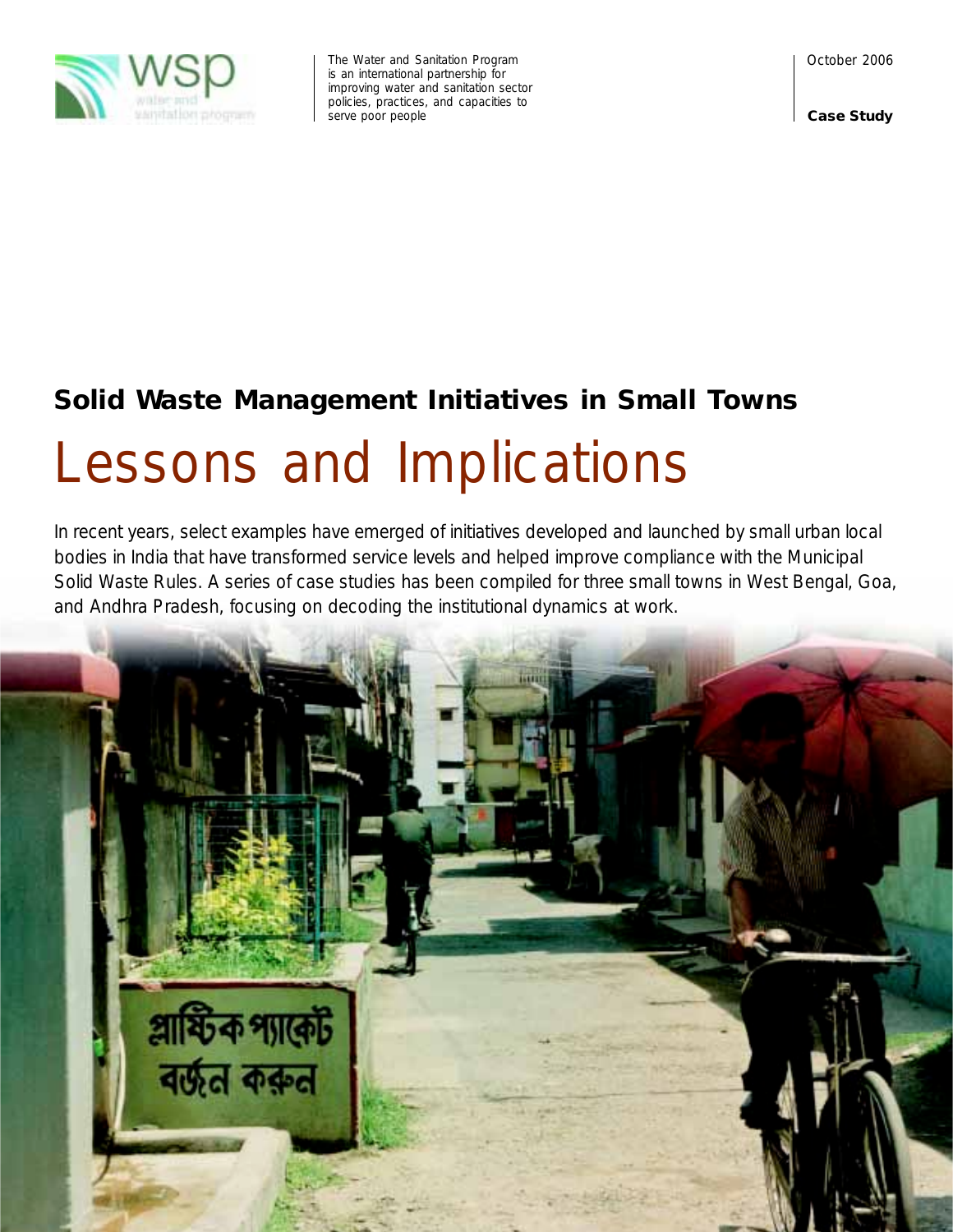

Cover: Cleaned street in Kanchrapara. Old community garbage bin converted into flower pot with the message, 'Do not use plastic'.

The information and analysis provided in the case studies are based on information provided by municipalities and field assessments undertaken in the period April-July 2005.

US\$1 = Rs 45; 1,000 million = 1 billion.

Estimates of waste generation in all three cases were provided by municipalities based on per capita waste generation norms (400-500 g) and not any empirical study.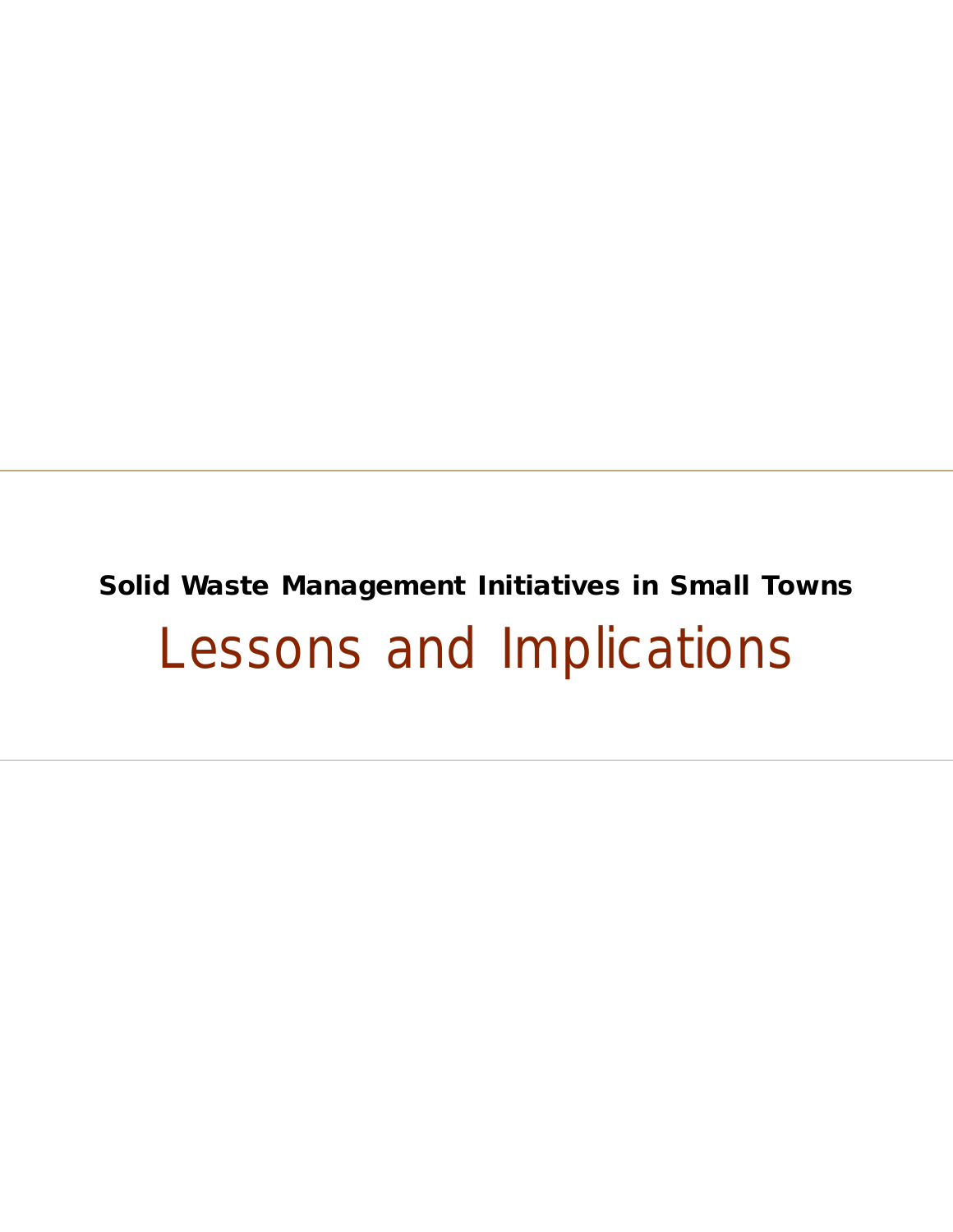The focus of the programs was on primary collection and transportation ...[however] the disposal end has remained unaddressed, with open dumping being the norm.



Suryapet: Dumping on roadsides.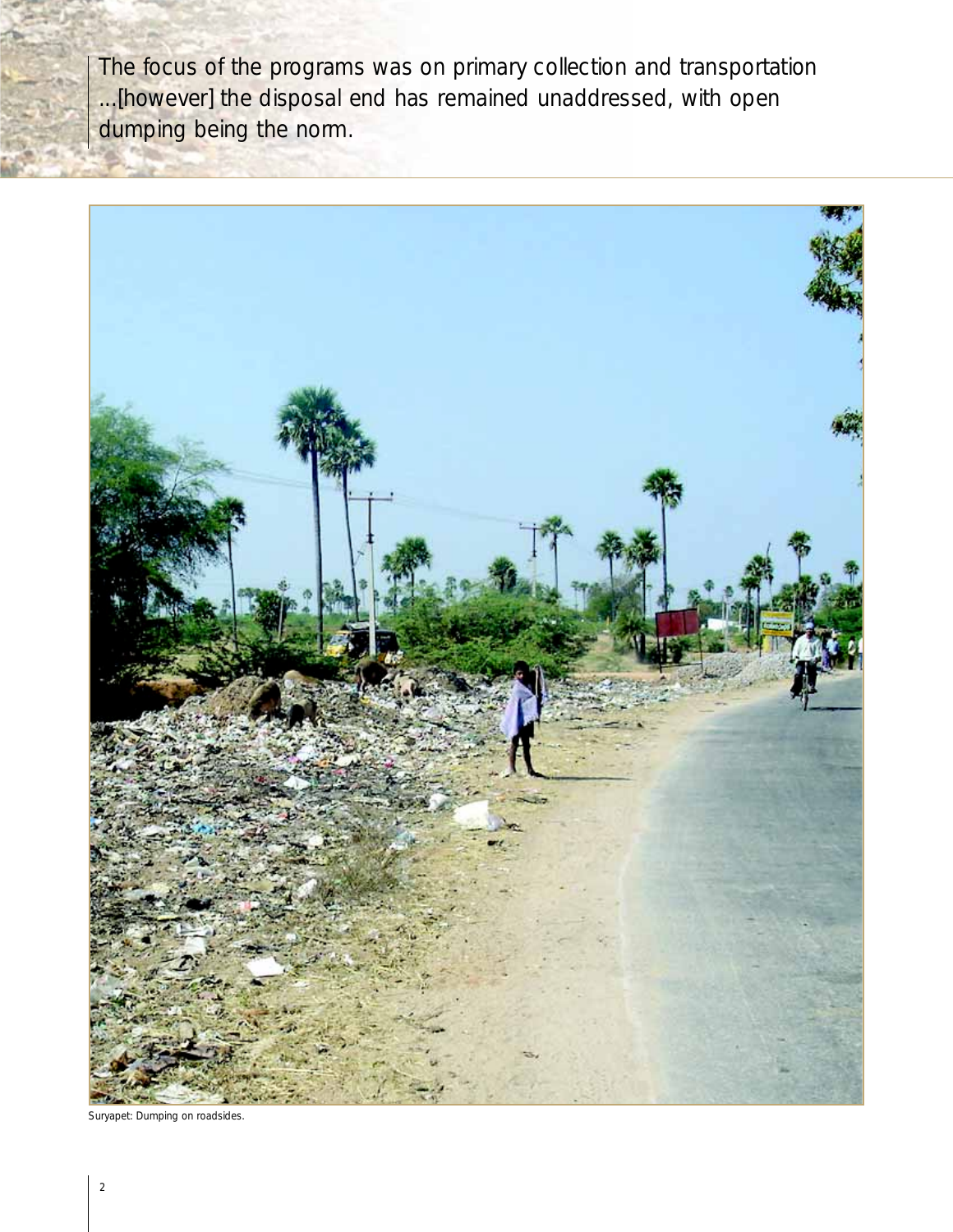Since 1842, with the passing of the first Municipal Act, the responsibility for municipal solid waste (MSW) management in India has been with urban local bodies (ULBs). This was further reiterated under the 74th Constitutional Amendment of 1992. In 1995, a plague in Surat brought the criticality of this function back into focus and led to a series of reform measures in the sector since then. Subsequently, a legislative framework was provided by the Municipal Solid Waste (Management and Handling) Rules 2000 notification.

Given these developments, it was to be expected that the situation on the ground would improve. However, despite the clear identification of responsibility and pressures arising from growing public awareness, the status of MSW services in most Indian towns has remained far from satisfactory.

Yet, in recent years, select examples have emerged of initiatives developed and launched by small ULBs that have transformed service levels and helped improve compliance with the MSW Rules. It is a matter of interest to explore the reasons that led to the development of these initiatives, the factors that supported their implementation, and the lacunae that remain in these programs.

# **Focus of the Study**

Accordingly, a series of case studies were undertaken in April-July 2005, focusing on decoding the institutional dynamics at work; in particular, the factors that supported or constrained the design and implementation of the initiatives. Some important lessons that may be drawn from these cases include the (a) need for developing a reform program that is firmly grounded in the

#### **Box 1: Program Thrust**

Kanchrapara ➞ Community partnership Panaji → Equipment innovation and financial incentives Suryapet → Stakeholder engagement and advocacy

local context; (b) potential that exists for harnessing local resources and innovating through a bottom-up approach; (c) supportive role required to be played by state governments, which should guard against adopting a top-down prescriptive approach; and (d) need for more active intervention in waste treatment and disposal that has tended to get neglected due to constraints existing at the local level.

### **Case Studies**

Three towns from three different states were selected for this study— Kanchrapara (West Bengal), Panaji (Goa), and Suryapet (Andhra Pradesh). The towns are similar in size, with populations of approximately 100,000, but with differing economic profiles and political orientations. The programs were similar in scope, but achieved the end outcomes using substantially different strategies (see Box 1). Accordingly, while being comparable, these cases represent a diverse set

of small town experiences. All the three programs were launched with the aim of 'improving the civic environment' (as against 'safeguarding public health').

The focus of the programs thus was on primary collection and transportation, that is, increased frequency of collection, elimination of fixed community bins, and streamlining of transportation systems. In all the three cases there has also been an *attempt* at instituting segregation, composting, and recycling. To that extent, they indicate a fundamental shift in approach from basic cleaning services to integrated sustainable waste management. Despite this, the disposal end has remained unaddressed, with open dumping being the norm.

Funding for all three programs has been almost entirely from municipal finances, with some contributions from local stakeholders (for example, commercial establishments or business groups); little or no financial assistance was taken from higher levels of government.



3

Panaji: Dump site at Curca.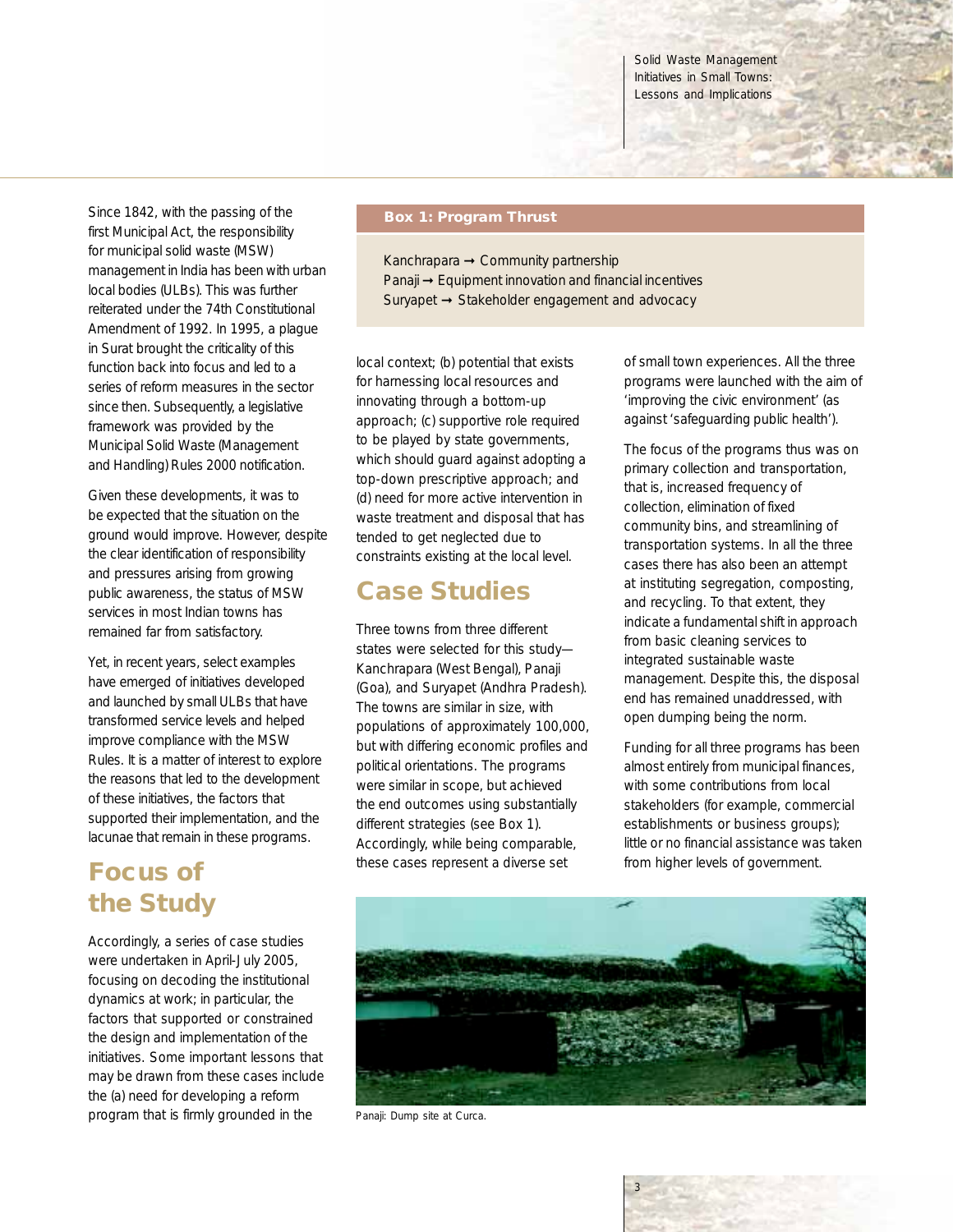In Kanchrapara, the inadequacy of financial resources with the Municipality necessitated the development of a low cost service delivery model that could be implemented by the people themselves.



Kanchrapara: Door-to-door collection of segregated waste.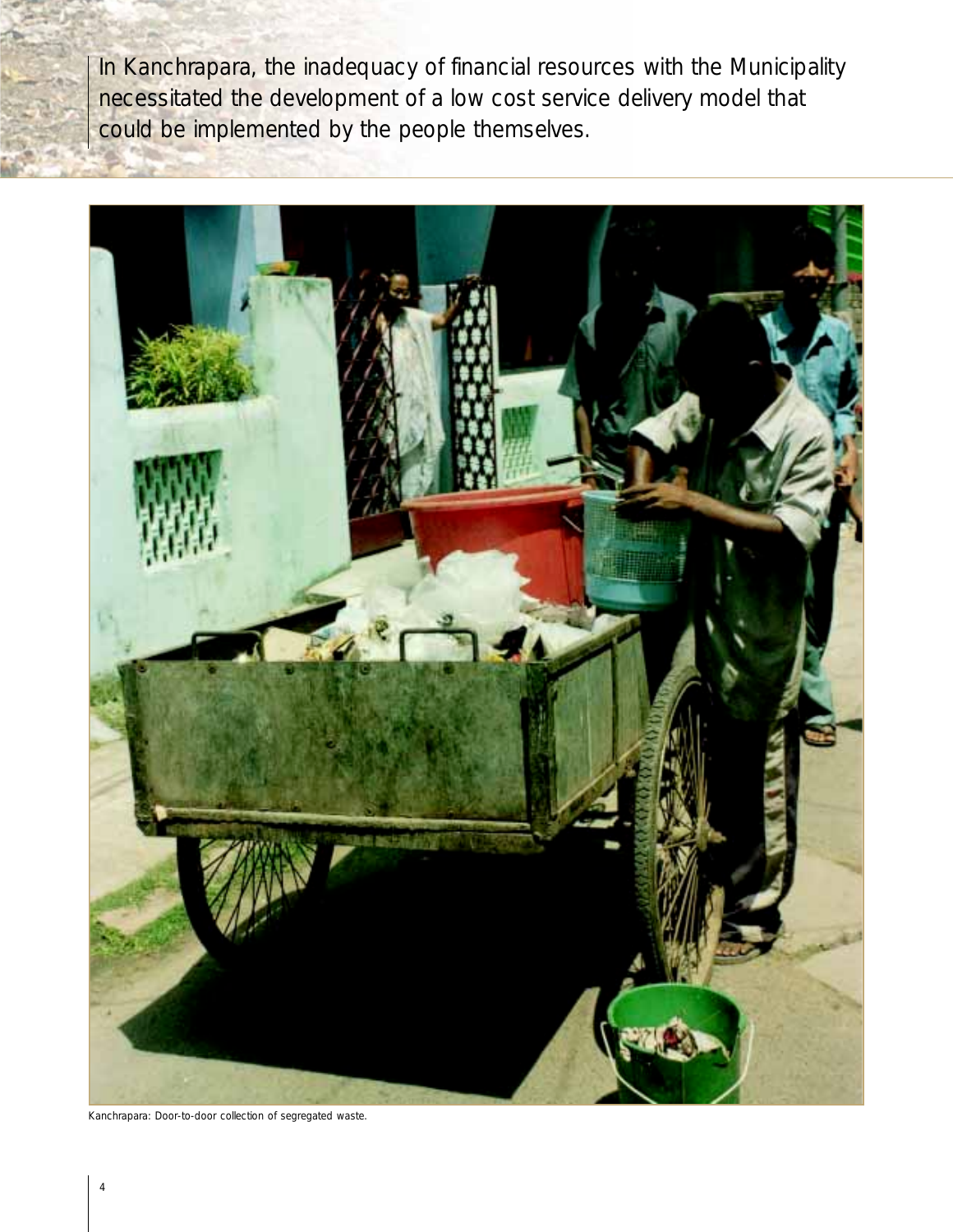## **Case Study 1**

**Kanchrapara (West Bengal): Community-Based Service Delivery**

Kanchrapara was originally built as a township by Indian Railways. Today it has expanded to include other economic activities as well, primarily small-scale trade and services. Given municipal status in 1917, the wards in the non-Railway areas are managed by the Kanchrapara Municipality (KM). The rapid growth of population in the non-Railway areas had resulted in sharp increase in municipal solid waste (MSW) generation in these areas. Secondary storage points for MSW (streetside vats) were cleared only two or three times a month, resulting in unhygienic conditions on the streets and in open spaces. The Municipality was unable to keep the town clean, given its inadequate MSW infrastructure and resources.

The idea of a participatory approach to solid waste management (SWM) emerged in mid-2002, in the course of discussions between the Vice Chairman, Kanchrapara Municipality, and the then Chief Environment Officer, Government of West Bengal. The inadequacy of financial resources with the Municipality necessitated the development of a low cost service delivery model that could be implemented by the people themselves.

After preliminary discussions and subsequent approval from Municipal Councilors, a provisional roadmap was developed, based on community

#### **Box 2: Program Summary**

*Outputs:* Frequency of garbage collection increased from once in 10 to 15 days to daily collection; fixed community bins eliminated. Attempt at treatment of biodegradable waste through composting; open dumping of the rest. *Period of implementation:* 2003-2005

*Coverage:* Town-wide (achieved 80 percent coverage as of March 2005) *User fees:* Yes *Segregation:* Yes

*Program champion:* Municipal Councilor *Implementation phases:*

Ward-wise

*Program cost:* Approximately US\$66,700 for 15 wards (estimated US\$100,000 for full town)

#### **Box 3: Profile of Kanchrapara**

*Location:* Municipality town located about 48 km. from Kolkata in North 24 Parganas district of West Bengal

*Area:* 3.07 sq. km. (plus 6 sq. km. under the management of Indian Railways)

*No. of wards:* 19 (plus 5 under the management of Indian Railways)

*Population (2001):* 126,000 (of which approximately 84,000 is under the Kanchrapara Municipality)

*BPL population:* Approximately 20 percent

*Quantity of solid waste generated:* Approximately 40 MT per day

#### **Figure 1: Institutional Arrangements**



5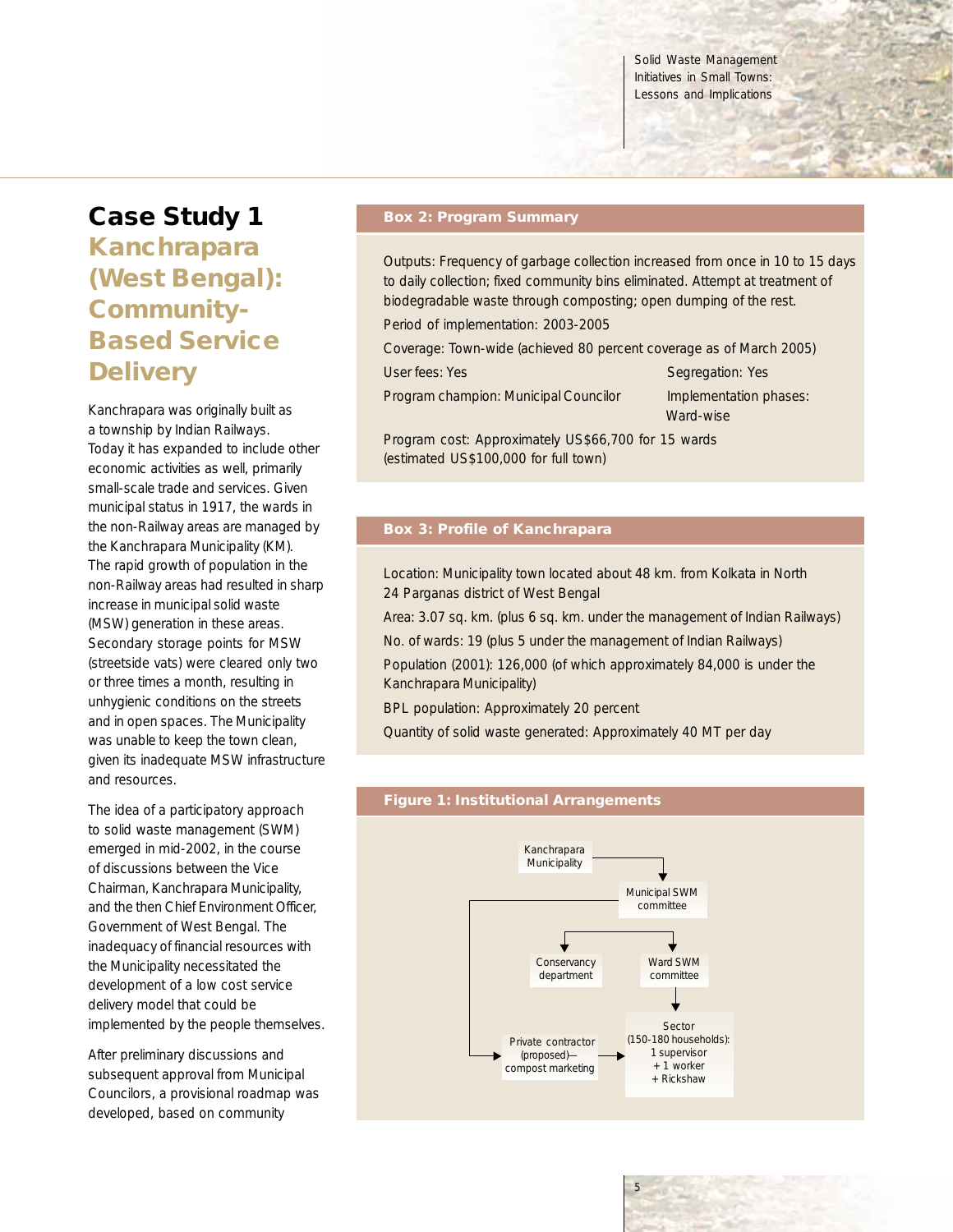involvement, cost sharing, employment generation, gender sensitivity, and integrated waste management. The main elements of the SWM program were:

- Introduction of door-to-door collection (DTDC) of garbage against payment of a service charge.
- Constitution of SWM committees at the municipal and ward levels to oversee the SWM function.
- Substitution of community dustbins by mobile trailers.
- Introduction of segregation at source to enable effective treatment of waste.

# **Implementation Strategy**

Launched in December 2002, the program was implemented on a wardwise basis, with the ward of the Vice Chairman, Kanchrapara Municipality, serving as the pilot. Towards end-January 2003, the Municipal Board adopted the necessary guidelines to run SWM committees at the municipal and ward levels. By March 2005, 15 wards (out of 19) had adopted the program.<sup>1</sup>

To overcome the initial *reluctance to pay service charges*, the new SWM system was operated free of charge for the first two months in each ward. No 'willingness to pay' study, however, was done to arrive at the *tariff structure*. Instead, a brief consultation exercise using 'local wisdom' led to the formulation of the differentiated rate structure. The program did not meet

#### **Table 1: Monthly Service Charges**

| Category                                       | <b>Charges (in US\$)</b> |
|------------------------------------------------|--------------------------|
| <b>Residents</b>                               | 0.22                     |
| • Families below poverty line (BPL)            | 0.10                     |
| • Poorest 5 percent families of BPL population | <b>Free</b>              |
| Commercial establishments                      |                          |
| • Shops                                        | 0.10                     |
| • Restaurants and hotels                       | $1 - 2$                  |

*Collated by WSP-SA from data provided by the Municipality.*

with any *resistance from the Municipality staff,* since there were no retrenchments under the program.

The most important quality of the decisionmaking process was that both the Chairman and Vice Chairman were keen to improve the situation and willing to commit municipal funds for the purpose, with the latter acting as the program champion.

*Public communication.* For each ward, the initial awareness creation was done primarily through group meetings in the ward. Once the system was introduced in a particular ward, a campaign mode was adopted, using posters, school competitions, and even the singing of songs by schoolchildren.

#### **Institutional Arrangements**

Prior to the intervention, the SWM function was managed entirely by the conservancy department of KM. Under the program, SWM committees were constituted at the municipal and ward levels to oversee SWM service delivery for the town. These committees became the vehicle for the adoption of the participatory approach under the program.

The ward-level SWM committees work within the framework provided by the

municipal-level SWM committee. The latter in turn is required to provide full support to the ward-level committees to enable effective functioning of the SWM system.

The *municipal-level SWM committee*, consisting of municipal councilors and other select nominees, has the overall responsibility for all aspects of SWM. It defines the operating guidelines for the ward SWM committees, including structure of service charges, wage rates and employment terms for ward workers, price of compost and distribution of earnings from it, and also initiates awareness creation. Operational responsibility is, however, divided between the KM conservancy department and ward-level SWM committees.

The *conservancy department* is responsible for street sweeping, drain cleaning, transportation of garbage from trailers to the disposal site, composting operations, and managing the dump site.

The *ward-level SWM committee(s)* consists of 12 or 15 members drawn from the ward committee plus select nominees. It oversees all operational and maintenance aspects of the DTDC service, including hiring of workers,

<sup>&</sup>lt;sup>1</sup> The remaining four were undertaking groundwork (for example, surveys, awareness meetings) to adopt the program.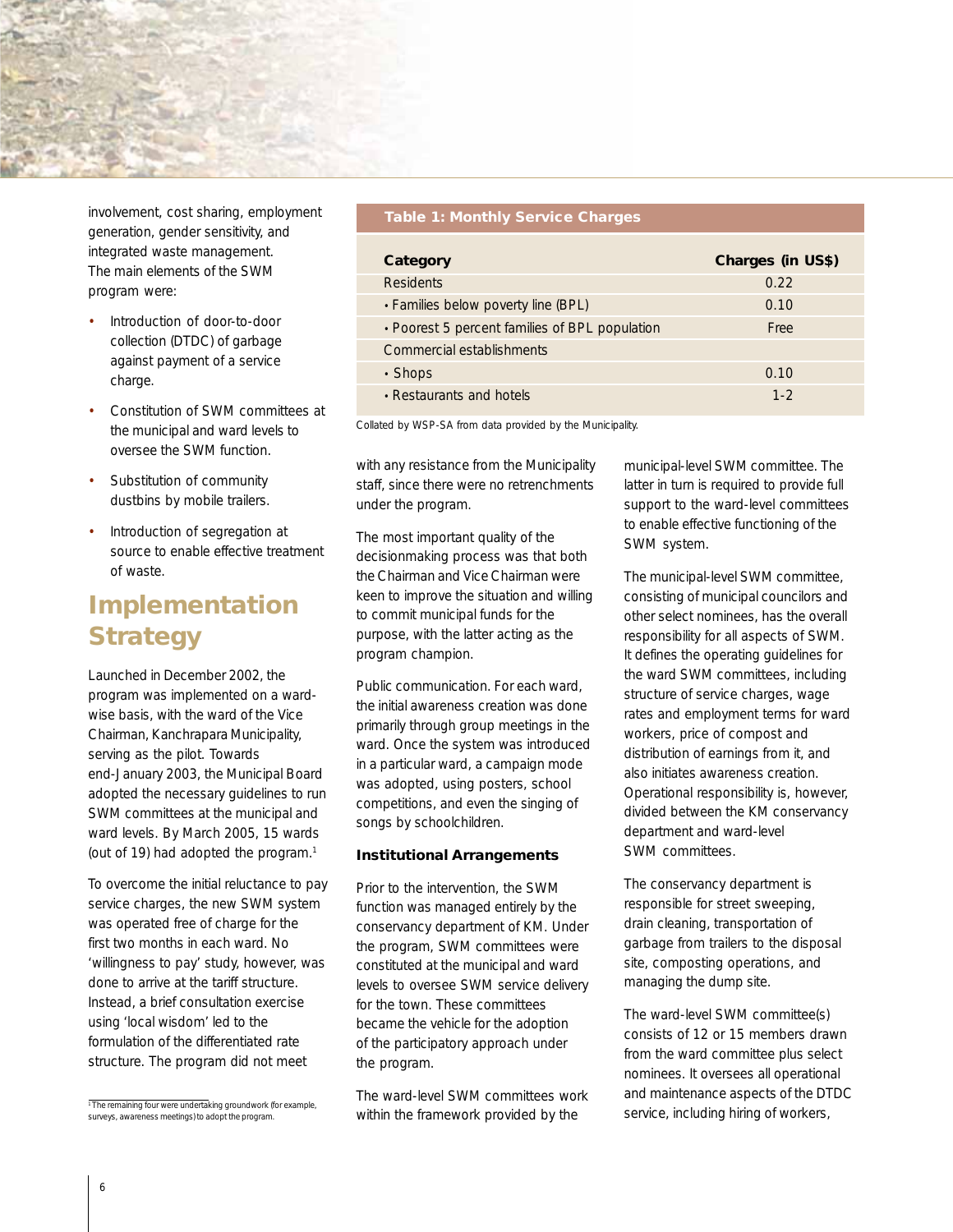collection of charges, and maintaining financial accounts.

Two market SWM committees have also been created to coordinate and oversee garbage collection from the two main markets in the town.

The funds generated through collection of service charges remain within the ward, and are used only for SWMrelated expenses. The ward committee maintains financial accounts for these funds, which are internally audited once a year, and then disclosed to the ward residents in the annual general meeting. [Note: SWM charges are the only funds raised by the ward committees.]

As per the guidelines laid down, ward workers should be hired from their own area from the underprivileged sections, typically for a tenure of one year. The supervisors are required to be female, typically from the BPL category. There are no rewards or penalties linked to performance; nevertheless, motivation levels run high, driven largely by public goodwill and a sense of civic pride.

A comprehensive monitoring schedule has been developed by the

Kanchrapara Municipality, and adopted for tracking operational aspects of the SWM service delivery systems.

#### **Operating System**

- Each ward (average population: 4,500) is split into four or six sectors; each sector consists of 150-180 Waste Generating Units<sup>2</sup> (WGUs). Each sector is assigned one tricycle van accompanied by one waste collector and one supervisor.
- Every morning, segregated garbage is collected from households and dumped in the trailers stationed at

<sup>2</sup> Mainly households, but also including shops, restaurants, and schools.

specified points in the ward. In the afternoon, a tractor tows away trailers (up to 10-12 trailers per tractor) to the dump site where the waste is unloaded (segregated biodegradable waste goes directly into the compost chambers).

- The waste collector does the physical work of collection, while the supervisor is responsible for monitoring the work (that is, ensuring that all units under her charge are covered), collecting monthly charges, maintaining records, and encouraging segregation at source. This system is operational 365 days a year.
- Every family has been given two buckets—for storing biodegradable

#### **Box 4: Operational Flow**

- 9 to 11 am: DTDC in a segregated form.
- By 12 noon: SW deposited in trailers located at specified points in ward.
- 12 noon to 2 pm: Trailers towed by tractor to composting and disposal site. After unloading, trailers returned to original locations.

7

• Cleaning of main roads done in the morning by a team of sweepers.

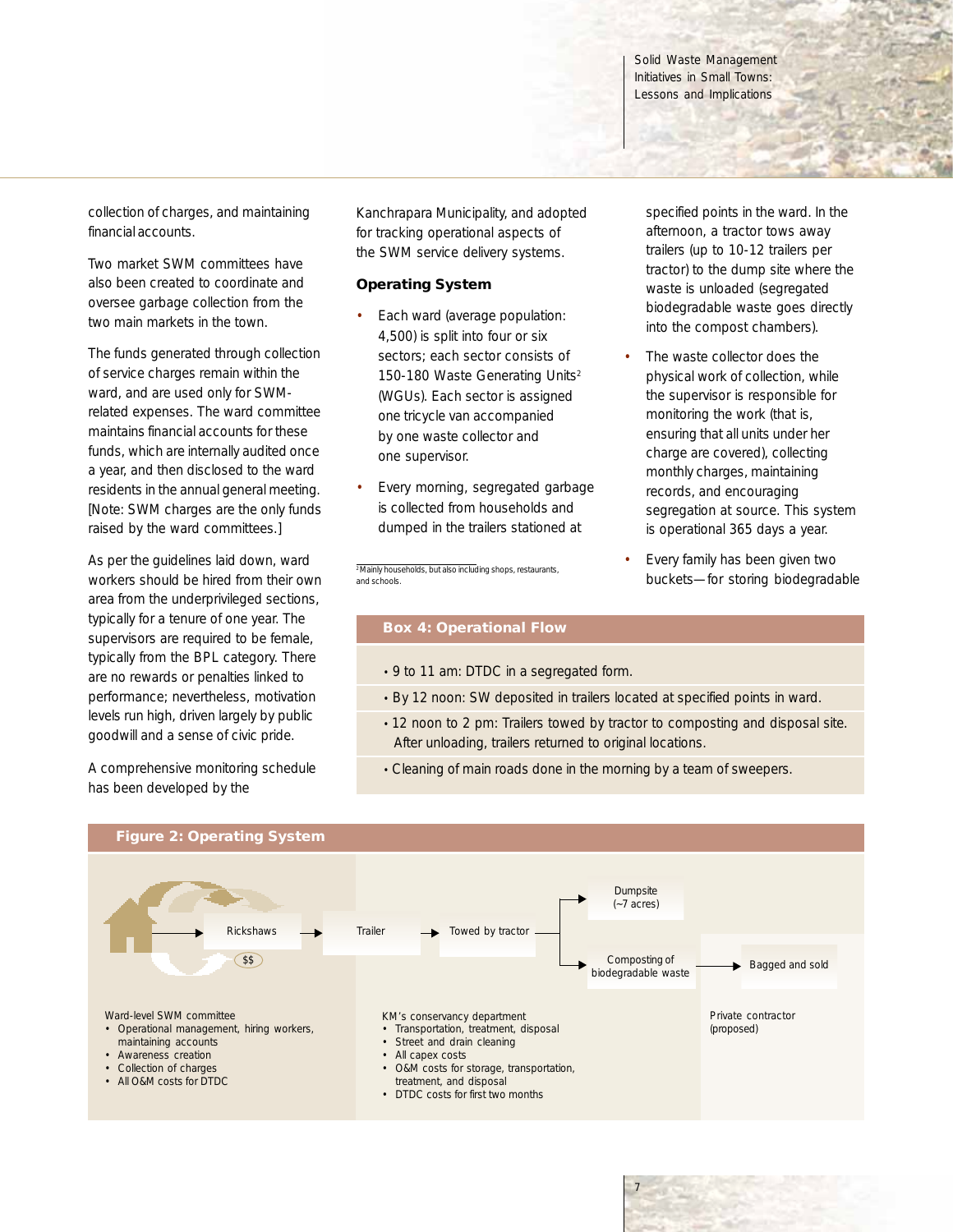

Kanchrapara: Tractor with trailers unloading waste at dump site.

and non-biodegradable waste—by the ward-level SWM committee. The tricycles have provision for transporting the waste in segregated form. Trailers are also either partitioned or two trailers are provided at a spot, to store the biodegradable waste separately. Mixed waste provided by some WGUs is sorted by the waste collector on the tricycle van itself.

- Roadside vats used for secondary storage under the earlier system have been done away with, and are being gradually beautified into big flowerpots.
- The Municipality plans to provide stands for workers, to facilitate the transfer of waste from tricycle vans into trailers.
- Waste generators are required to

inform the ward committee about construction debris, which then gets it collected for a charge.

• Cleaning of main roads and drains is managed by the KM conservancy department. Streets inside the wards, though cleaned by KM workers, are managed by ward committees.

#### *Treatment and Disposal*

The town has a treatment-cum-dump site located on the outer edge of the town. It covers an area of approximately seven acres, of which about half is allocated for composting operations (started in early 2004). A multi-chamber framed structure is provided for composting segregated biodegradable waste (approximately three-four tons per day) using an EM (Effective Microorganisms) solution.3 The composting method was initially developed and tested with the assistance of a research candidate from Jadavpur University (Kolkata).

Disposal is clearly the weak link in the chain. The existing site is just an open dumping ground with no provision for leachate control. Moreover, it is surrounded by habitation. To mitigate the situation, KM proposes to construct a boundary wall and plant trees around the site, which should also address the currently prevalent cattle menace.

At current rates of dumping, the site has a remaining life of about five to seven years. To address this challenge, a proposal has been mooted to set up a regional disposal facility in coordination with two neighboring municipalities.

Marketing of compost and recycling of waste (currently entirely informal) are some of the areas with remaining ambiguities, and require to be addressed for more effective operation. To this end, the Municipality has submitted a proposal to the state government for financing expansion of composting facilities, and extending the program to the remaining wards in the town.

#### **Financial Resources**

Costs associated with DTDC are shared between the Kanchrapara Municipality and ward-level SWM committees (see Box 5), while costs associated with transportation, treatment, and disposal are borne entirely by the Municipality.

<sup>&</sup>lt;sup>3</sup> A liquid concentrate containing more than 80 strains of naturally available micro-organisms, for example, lactic acid bacteria, photosynthetic bacteria, yeast.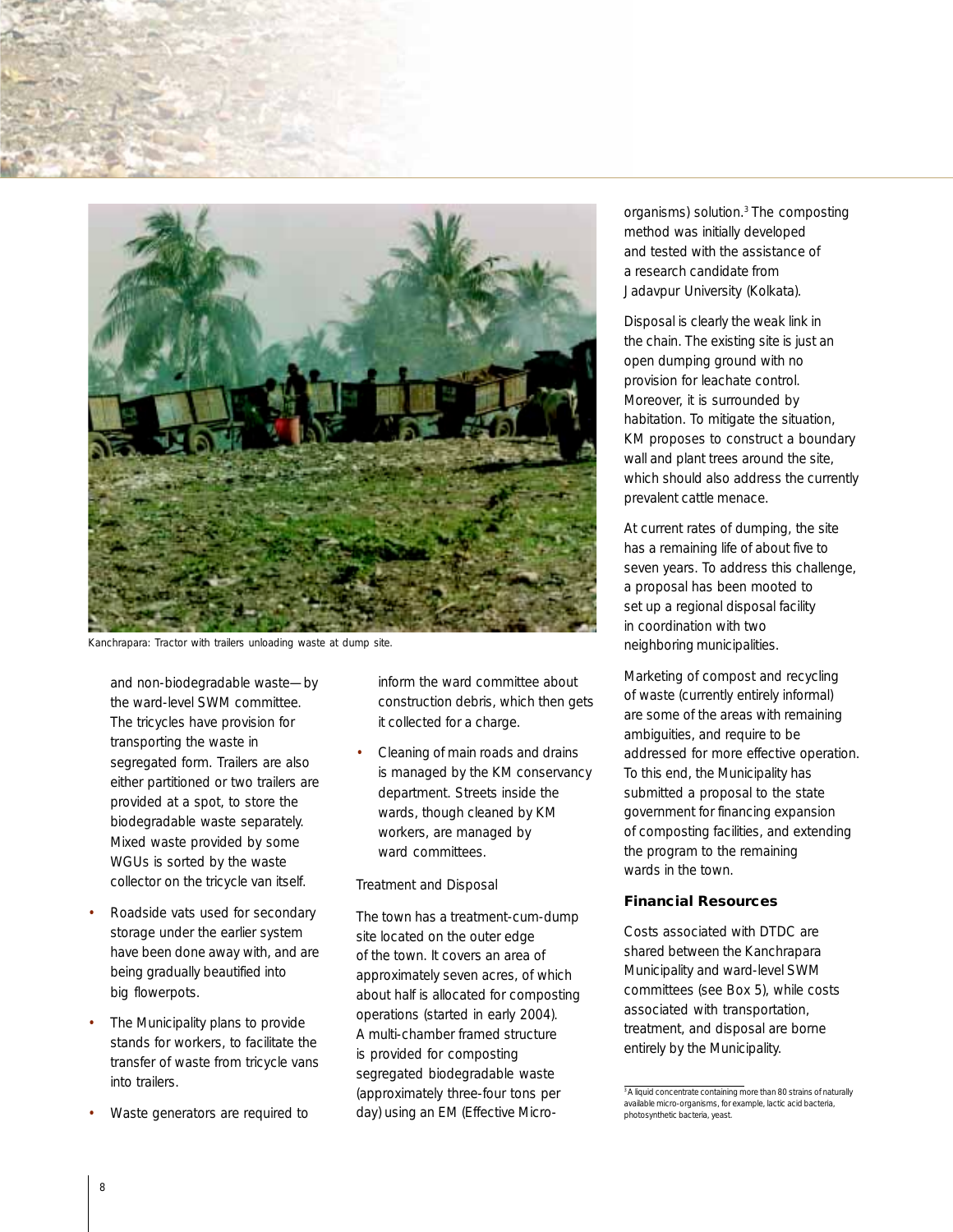#### **Box 5: Door-to-Door Collection Costs**

| <b>Kanchrapara Municipality</b>                                                     | <b>SWM ward committee</b>             |
|-------------------------------------------------------------------------------------|---------------------------------------|
| One-time costs                                                                      | Ongoing costs                         |
| • Two bins per family                                                               | • Wages of workers and supervisors    |
| • Tricycles, bins (large), shovels or spades • Repairs and maintenance of tricycles |                                       |
| • O&M costs for first two months                                                    | • Replacement of tricycle bins        |
| • Awareness creation                                                                | · Gloves, raincoats, umbrellas        |
|                                                                                     | • Signages and beautification of vats |
|                                                                                     | • Admin. expenses for committee       |

| Category                                                    | Amount (in US\$ approx.) |
|-------------------------------------------------------------|--------------------------|
| Allotment from SFC grants                                   | 44,444                   |
| Municipal fund                                              | 4.444                    |
| Grant from Department of Environment<br>of state government | 11.044                   |
| Plus service charges collected                              |                          |

*Collated by WSP-SA from data provided by the Municipality.*

**Table 2: Resource Mobilization**

Most of the ward-level SWM operations are financially viable, with service charge collections covering all ongoing costs associated with DTDC. In a few cases where the ward does not have adequate resources, KM may provide funds for maintenance and replacement of equipment.

The overall cost of the town's SWM systems is approximately US\$7 per ton (excluding street cleaning). The low costs are partly due to the low cost equipment deployed and low wage rates for DTDC.4 SWM costs account for about 15-16 percent of KM's total revenue expenditure (US\$800,000 in 2004-05). Service charge collections for the town are roughly US\$22,200

per year (equivalent to 20 percent of KM's SWM costs).

Earnings from the compost plant are planned to be distributed equally between the wards.

*Program Cost and Resource Mobilization*

In the first two years of operation, the Kanchrapara SWM program has cost US\$66,700 and covered 15 of the 19 wards. The expenditure has been on providing free bins for households; O&M costs for first two months (for each ward); trailers, tricycles, large bins; composting plant; and awareness creation.

KM spends an average of US\$4,000 per ward for introducing the program, which includes two months of operating expenses associated with DTDC, initial abso. 66 (Rs. 300) per month for the supervisor and US\$11.11<br>(Rs. 500) per month for the collection worker.<br>
awareness creation, plus all equipment

(that is, bins, tricycles, shovels, spades, and trailers).

Apart from a small grant from the Department of Environment for carrying out the program on a trial basis in two wards, there has been no additional funding for the Municipality. Going forward, however, it is expected that additional funds would be required to sustain the SWM effort.

#### **Program Highlights**

- High level of public participation and decentralization through ward-level SWM committees.
- Payment of charges by *all* households, due to transparency and accountability. Revenue collections remain *within* the ward and are spent only on SWM.
- Segregation at sourceapproximately 60 percent. Provision for segregated transportation.
- Cost recovery: Service charges cover the full cost of DTDC.
- Employment generation for 150 workers (50 percent women) from BPL population.
- Negligible increase in KM staff or vehicles.

#### **Issues**

- System is dependent on volunteers from the community, which can be a constraint at times.
- Limited engagement of ragpickers.
- No organized attempt at recycling.
- Weak disposal system.
- Lack of coordination with other government authorities, namely the Railways (which manages the other half of the town).



<sup>(</sup>Rs. 500) per month for the collection worker.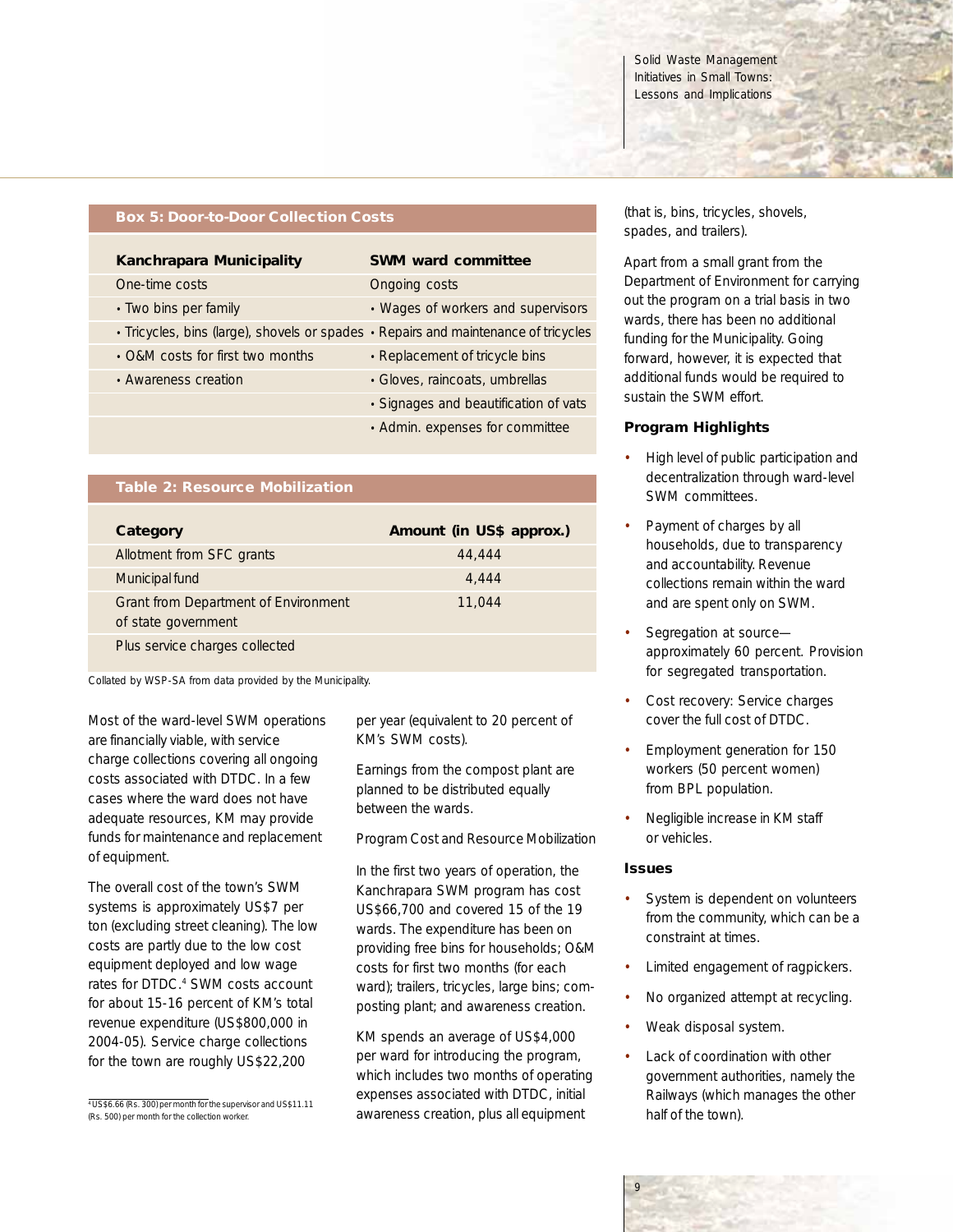The rollout of the solid waste management program in Panaji was part of a multi-pronged campaign aimed at the revitalization of the city, called 'Together for Panjim'.



Panaji: Transfer of waste from trolley bins into trucks using a mechanized side loader.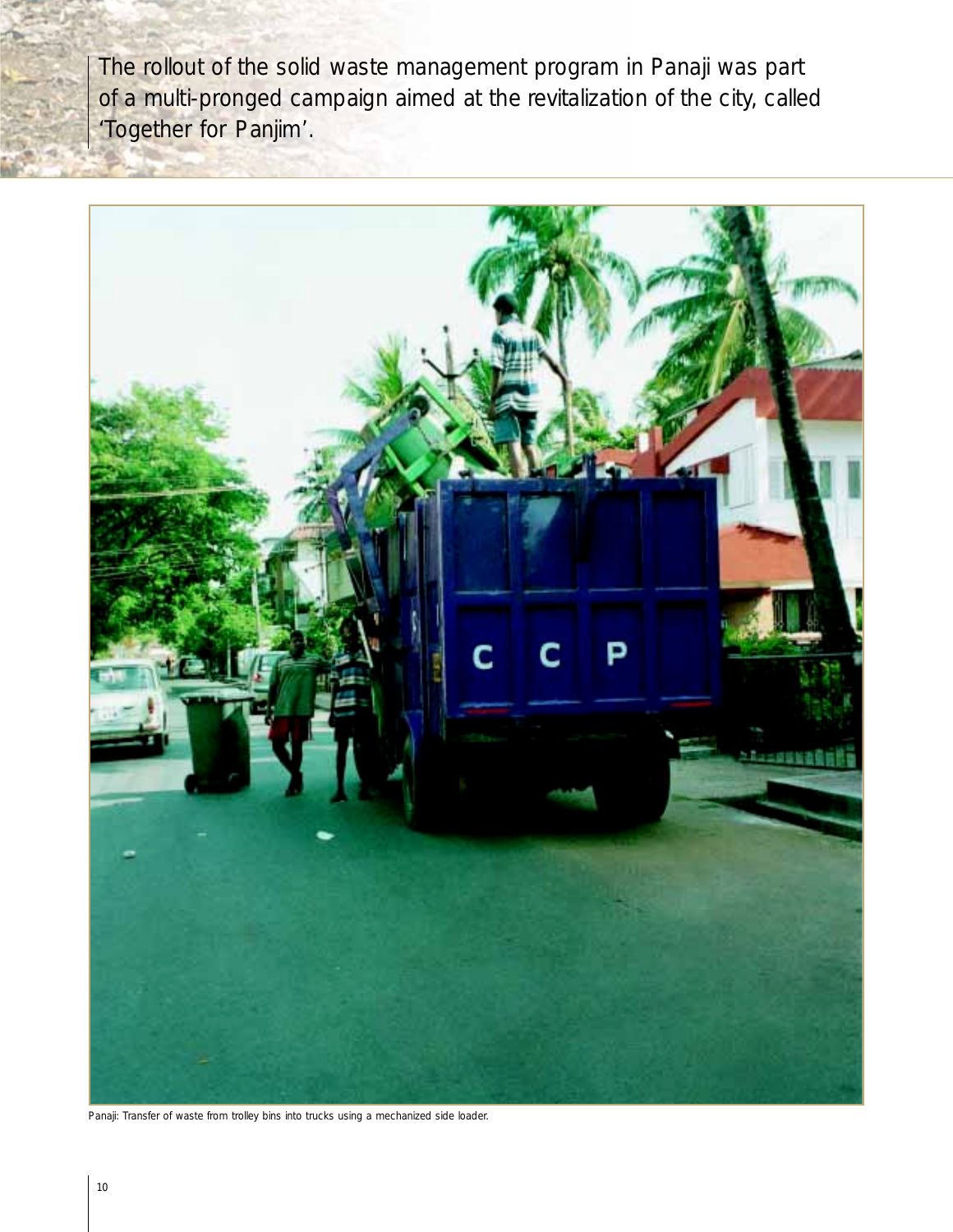# **Case Study 2 Panaji (Goa): Innovation and Incentives Work Wonders**

Panaji, the capital of Goa, is a city with a strong cultural heritage. Apart from being a popular tourist destination, it is an administrative center and a commercial hub for the state. Till the early 1990s, the town's municipal solid waste (MSW) management was characterised by a weak system with poor infrastructure, resulting in unhygienic civic conditions. In 1995, with the assistance of the Government of India, United Nations Development Program (UNDP), and Water and Sanitation Program-South Asia (WSP-SA), the Panjim Municipal Council (PMC) undertook the Solid Waste and Resource Management (SWARM) project. However, despite detailed planning and infrastructure upgradation undertaken as part of the SWARM project, sanitary conditions remained unsatisfactory.

In December 2000, with the help of the local Garbage Management Committee<sup>5</sup> and the NGO 'People's Movement for Civic Action', the PMC launched its 'house-to-house garbage collection scheme' in Dona Paula (no longer a part of Panaji). The PMC appointed a contractor for the door-todoor collection (DTDC) and also instituted a service charge of US\$0.67 per month for each household. Though initially implemented for only 70 households, the scheme gained

<sup>5</sup> Constituted under the Goa Non-Biodegradable Garbage (Control) Act, 1996. **6 Control**) **Act, 1996. 6 Control** Act, 1996.

#### **Box 6: Program Summary**

*Outputs:* Frequency of garbage collection increased from once in 10 to 15 days to daily; fixed community bins eliminated. Incentivization of recycling. Attempt at treatment of biodegradable waste through composting; open dumping of the rest.

*Period of implementation:* 2003 *Coverage:* Town-wide (nine months)

*User fees:* Yes (partial coverage) *Segregation:* No

*Program cost:* Approximately US\$88,900

*Champion:* Municipal Commissioner *Implementation phases:* Locality-wise

#### **Box 7: Profile of Panaji**

*Location:* Corporation town located in North Goa, it lies on the banks of the river Mandovi

*Area:* 7.56 sq. km.

*Number of wards:* 14

*Population (2001):* 86,000 (plus 25,000 floating population)

*BPL population:* Less than 1 percent

*Quantity of SW generated:* 50 MT per day

#### **SWM Program: 'Bin Free in 2003'**



popularity and in a little over a year's time spread to approximately 200 households. In early 2003, under the leadership of the Chief Officer<sup>6</sup> of Panaji, a comprehensive city revitalization campaign was launched, which included MSW management as a critical element. As part of the MSW component, christened 'Bin Free in 2003', the DTDC

scheme piloted in Dona Paula was rolled out to the entire city of Panaji. The key elements of the MSW program were (a) DTDC for the entire city of Panaji along with the introduction of service charges; (b) substitution of community bins by trolley bins along with automated truckloading systems; and (c) program for the recycling of plastic waste.

#### **Implementation Strategy**

The rollout of the SWM program in Panaji was part of a multi-pronged campaign aimed at the revitalization of the city, called 'Together for Panjim'. The campaign encompassed improving the civic infrastructure and conserving the city's heritage, thereby fostering civic pride among the citizens. It had the support of local as well as state-level political representatives.

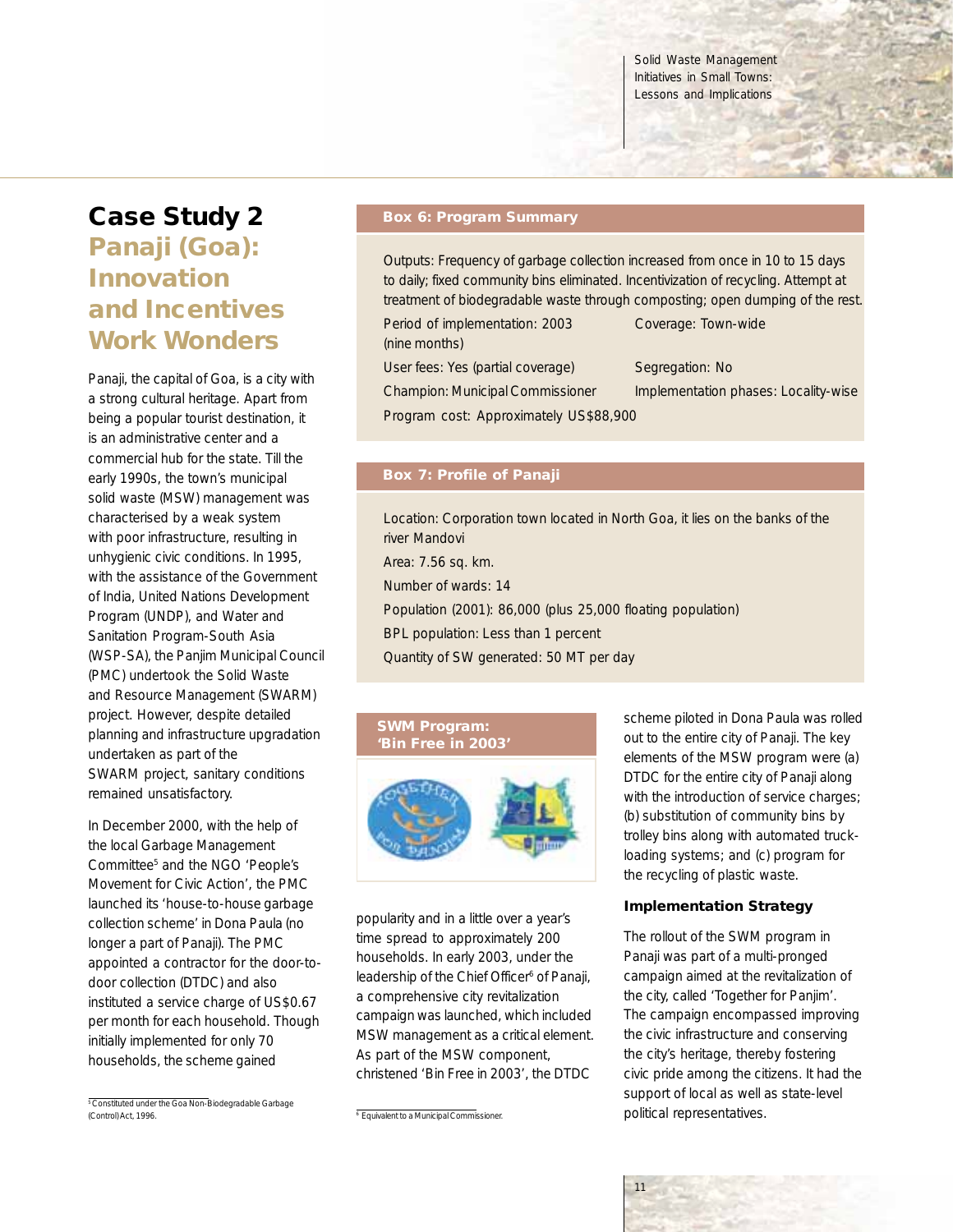

Panaji: Door-to-door collection using trolley bin.

Improving the sanitary conditions of the city was an important element of this campaign, reflected in the launch of the Bin Free program. Based on the pilot in Dona Paula, the program was implemented locality-wise. The implementation was managed directly by the Corporation of the City of Panaji (CCP)<sup>7</sup> without any NGO assistance.

As part of the pilot at Dona Paula, initially households kept the bins outside and a truck collected the waste directly. Later an intermediate stage of transfer was introduced in the form of the trolley bin, which refined the operational flow to its current form. The current trolley bin *design* was arrived at after much experimentation with bin models from

several countries including Australia, France, and Singapore. The trolley bin has proved to be more functional than a tricycle rickshaw, given the undulating terrain of Panaji. A similar process of iteration was adopted for arriving at the street litter bin design. The hydraulic arm of the garbage trucks was also locally modified<sup>8</sup> to enable transfer of waste from the trolley bin into the truck without manual intervention. This *local innovation* in truck design resulted in substantial savings in cost, which might have been otherwise incurred had the Municipality purchased modified trucks from the manufacturer. Modifications were also made in the design of lids for the bins provided to households. These prevented spillage of garbage by stray animals while being operationally

efficient as well. Help was taken from the bin manufacturer to arrive at the final lid design.

A unique feature of the city revitalization campaign was the way in which it harnessed local talent, by seeking widespread involvement from the city's residents at various stages of the program. For instance, architects and urban planners assisted in the restoration of heritage buildings, competitions were held to develop street art, music festivals were held to generate civic pride, and so on. For the MSW program in particular, musicians helped develop jingles for communicating the bin-free message, design inputs were sought from local experts to arrive at the look of the campaign as well as the SWM infrastructure (that is, street bins, trucks), and engineers contributed their inputs to design truck modifications.

The additional function of DTDC was performed without any increase in *manpower*. Workers earlier responsible for only street cleaning, drain cleaning, and removal of waste from community bins were now given the job of DTDC as well. Their cooperation was obtained by paying them a cash incentive from the service charges collected (details in subsequent sections).

This arrangement also served to counter resistance to payment of charges, based on the argument that the money collected was *"not to make the Corporation richer, but as an incentive for the worker doing the DTDC".*

To gain public goodwill and credibility, a quick response vehicle was also introduced with a 24-hour helpline number, to clear garbage left uncollected due to any reason.

<sup>&</sup>lt;sup>7</sup> In 2002, Panaji's municipal status was upgraded from Municipal Council to Corporation and the civic agency, Panaji Municipal Council, was re-christened Corporation of the City of Panaji.

<sup>&</sup>lt;sup>8</sup> These were originally designed for picking up the SWARM bins of the earlier system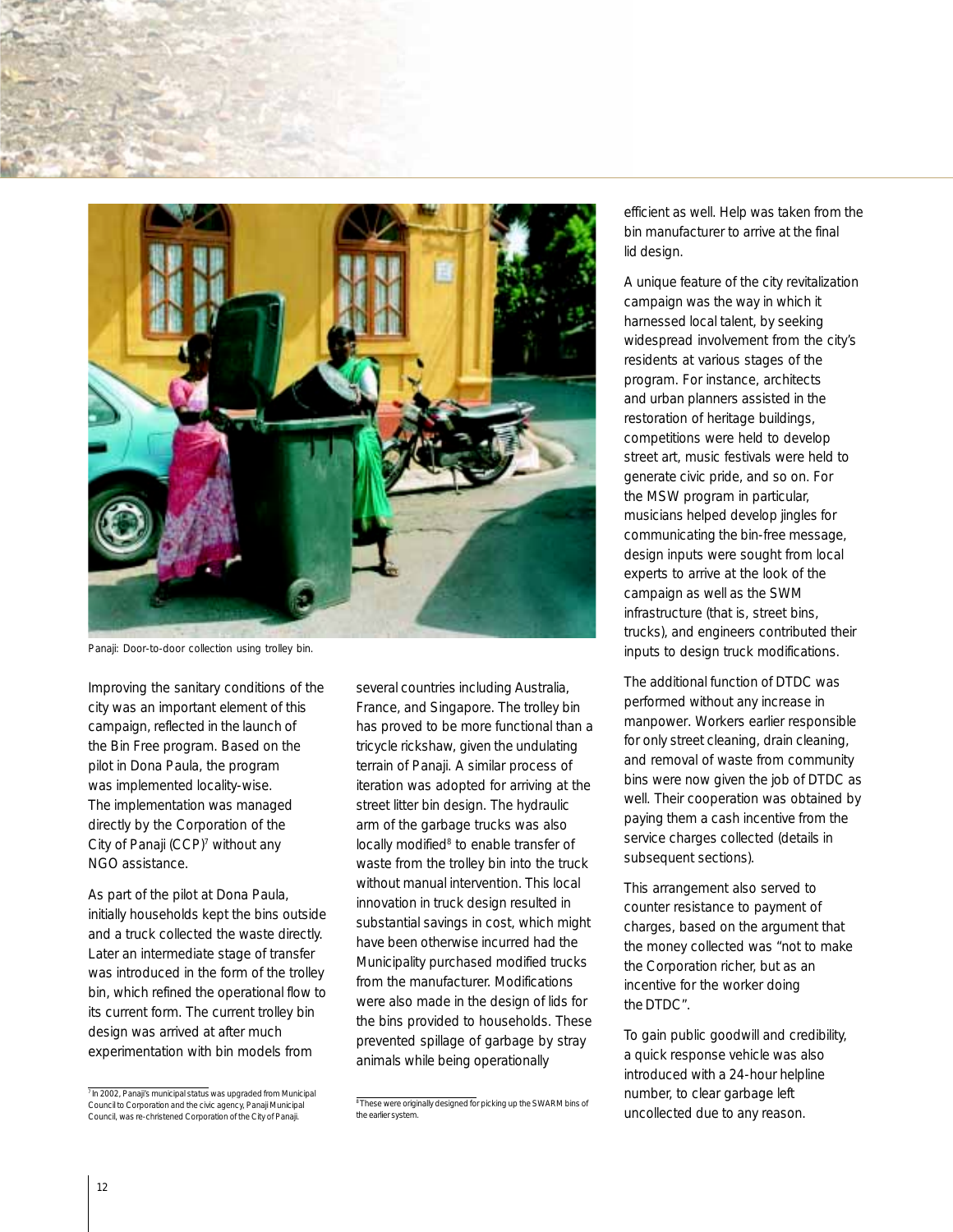The program was started in early 2003 and completed within nine months, by November 2003.

#### **Public Communication Strategies**

SWM by itself had little potential for engaging public interest. The subject, however, drew a lot more attention and cooperation when publicized in the context of overall civic revival under the 'Together for Panjim' campaign. As part of the campaign, cultural programs such as music festivals, fairs, and carnivals were held in which the message of civic hygiene was reiterated.

For locality-level communication, the Chief Officer of CCP and the Waste Management Officer visited houses, along with women volunteers, to convey the details of the scheme and garner the cooperation of residents.

#### **Institutional Arrangements**

Within the CCP, the solid waste function Fortunity the solid waste function<br>is management cell. It is headed by<br>the Assemblance of floor when the Magnetic China of floor when



#### **Table 3: Monthly Service Charges**

| Category                                                      | <b>Charges (in US\$)</b> |
|---------------------------------------------------------------|--------------------------|
| Residents, shops                                              | 0.67                     |
| Hotels or restaurants (depending on size<br>of establishment) | $3 - 13$                 |

*Collated by WSP-SA from data provided by the Municipality.*

#### **Box 8: Operational Flow**

*Morning shift:* Street sweeping

- Sweepers clean roads and leave waste in trolley bins by the roadside.
- Vehicles load waste and then transport it to the dump site.

#### *Afternoon shift:* DTDC

• 2 to 5 pm: DTDC done using trolley bins. On getting filled, these are left by the roadside.

• 3 pm onwards: Vehicles start moving along fixed routes, collecting garbage from trolley bins left by the roadside. On completing their route these vehicles transport the waste to the dump site.

*Night shift* (by contractors): Collection from hotels and restaurants.

the Accounts/Taxation Officer, who also has the dual charge of the Waste Management Officer (in the absence of any alternate official with the requisite expertise). This officer represents the continuity factor of Panaji's SWM services, having handled this charge for over a decade. Given this, as well as the limited community involvement, the system appears to be excessively dependent on this one individual.

Field services are headed by a Municipal Inspector and a Sanitary Inspector, under whose charge are 15 supervisors, to oversee the collection and transportation work for each zone.

*Service charges* are collected by supervisors, who also deal with customer complaints, and manage workers accordingly. Out of the collections made, the supervisors pay cash incentives (Table 5) to the collection and transportation workers, maintain accounts for these funds, and deposit the surplus amount with the CCP. The cash incentives serve as an informal contractual arrangement between the workers and users, enhancing worker accountability for proper service delivery.

#### *Use of Financial Incentives for Recycling*

• A collection center for PET bottles has been established (with support from Pepsi Co.). Ragpickers deposit plastic bottles there, for which they are paid US\$0.55 per 100 bottles. Bottles are transported to a crushing unit near Vasco (set up by Coca-Cola), from where the crushed plastic is sold to recyclers.

13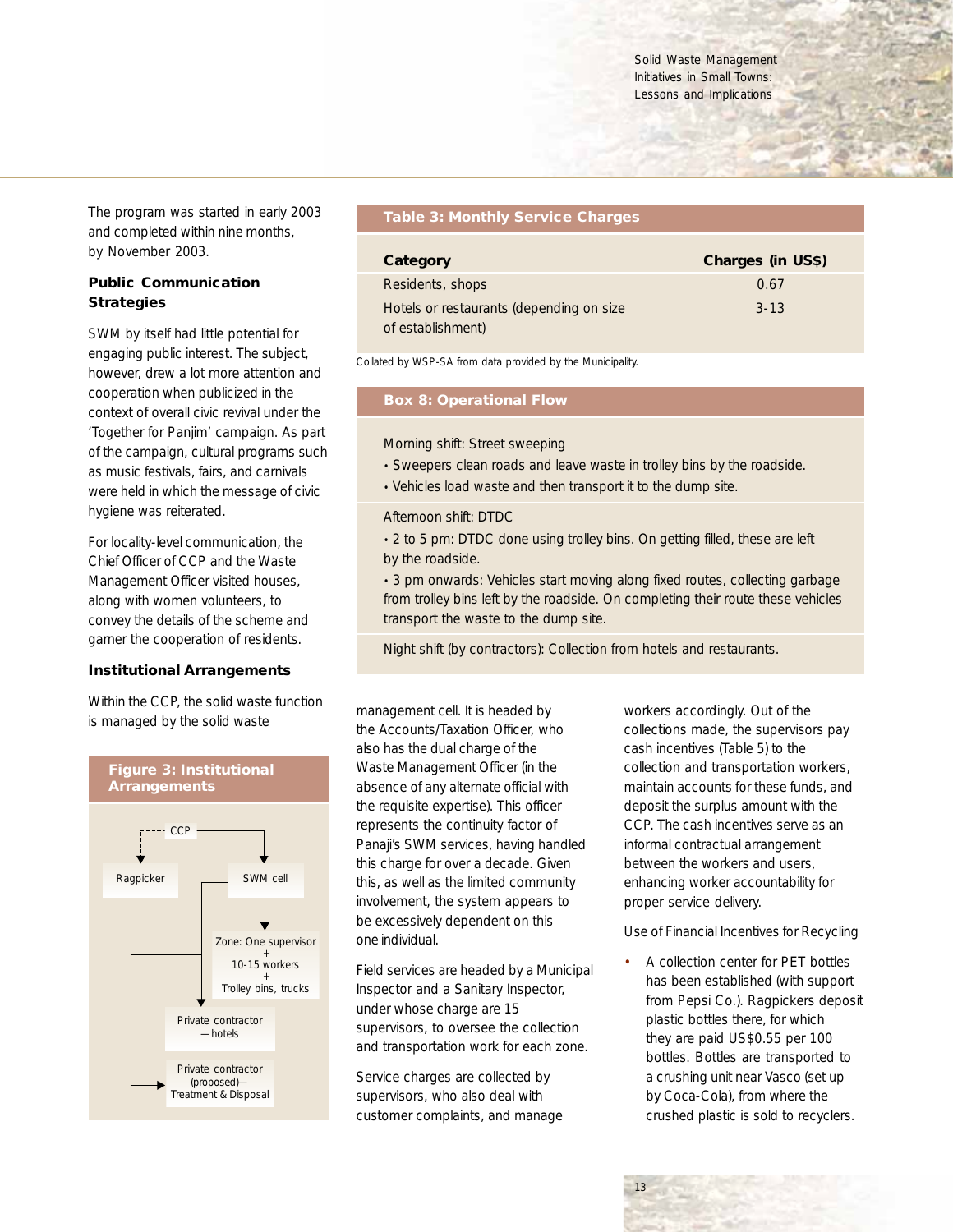#### **Figure 4: Operating System**



People can return washed empty *plastic milk bags* of Goa Dairy at the booths, for which they are paid at the rate of US\$0.17 per 100 bags (approximately 250 gram).

#### *Privatization*

The SWM function is managed entirely by the CCP, with the exception of a few service areas that have been, or are being, outsourced to private contractors, namely (a) collection of waste from the 250-odd hotels and restaurants; and (b) management of the treatment-cum-disposal facility in Curca. In both cases, the CCP has retained ownership of the underlying assets, having outsourced only the operational aspects (Box 9).

#### **Operating System**

The city is divided into zones<sup>9</sup> for operational purposes, with each zone managed by a supervisor. The supervisor manages the collection as well as transportation for his zone, using 10-15 workers consisting of a mix of permanent and temporary staff. The same workers do street sweeping in the morning and DTDC in the afternoon.

- Each collection worker covers approximately 250 households. The worker takes garbage from household bins (capacity: 20 liters) and transfers it into the trolley bin (capacity: 240 liters). Later, the garbage trucks travel along a fixed route and transfer garbage from the trolley bins left by the roadside into the closed truck. After completing their DTDC beat, workers place empty trolley bins back inside fixed enclosures.
- Waste from *slum-like areas* is received through common storage bins. **and the street example and street littering.** 9 Notice is to reach the street littering.
- After being swept, street waste is collected in the trolley bins, from which it is transferred into garbage trucks, as in the case of DTDC.
- This system is operational 365 days a year.

*Transportation of waste* is done using trucks (capacity: approximately seven tons) that are fully closed, some of which have provision for hydraulic loading (thus eliminating manual handling of waste). Each vehicle makes two trips—once in the morning for street waste and the other in the evening for DTDC waste.

*Market waste* is received directly in a truck parked at the location from where it is cleared more frequently in the course of the day, thus minimizing any accumulation of waste. With the elimination of community bins, *street litter bins* have been installed all across the city. The CCP has not yet instituted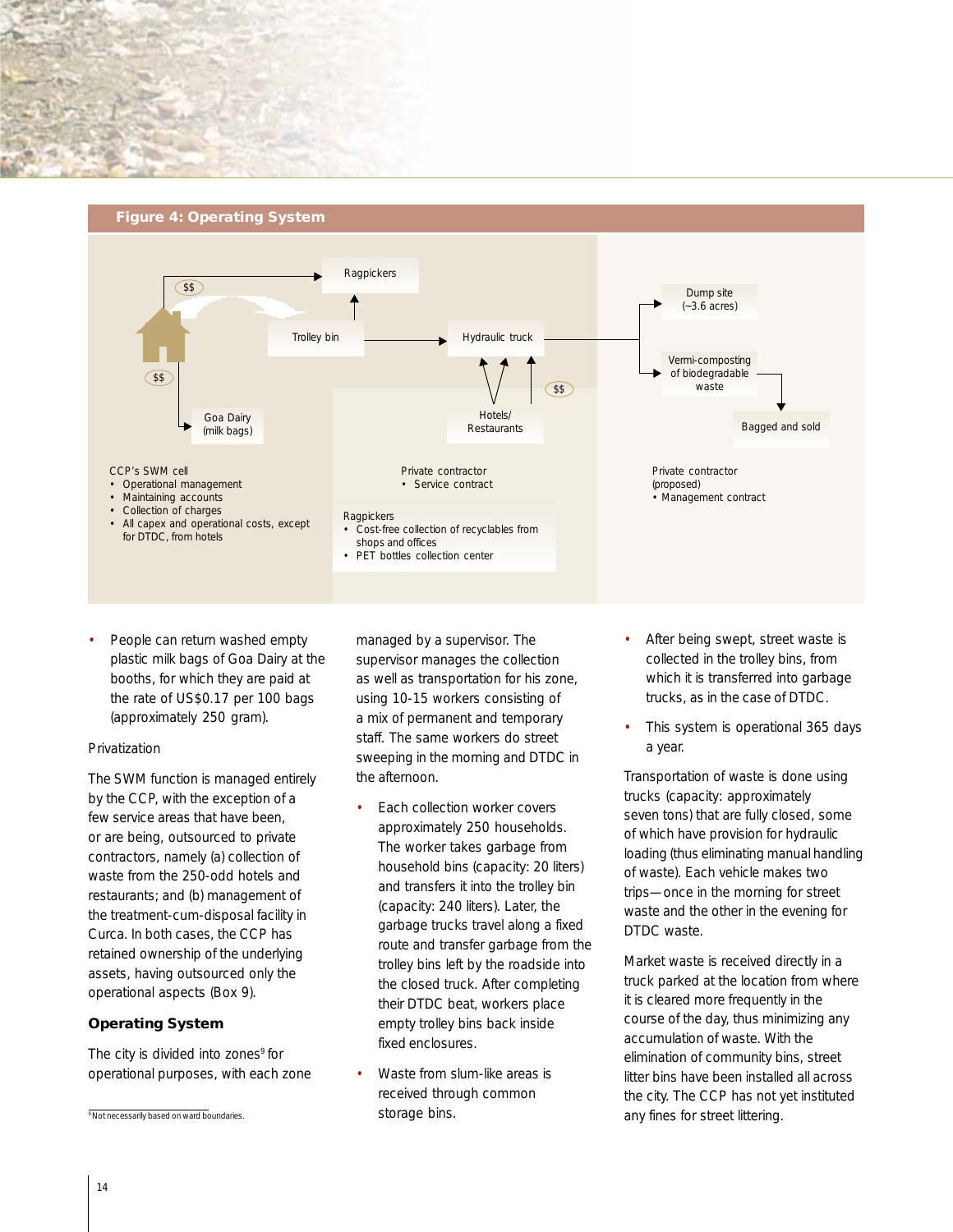#### **Box 9: Contractual Arrangements**

#### **Hotel or restaurant waste**

*Scope:* Collection of segregated waste from hotels or restaurants, between 7 pm and 1 am, for a service charge (fixed by CCP).

staff and pays them as per norms defined by CCP. Retains surplus revenue.

*Resources:* CCP provides vehicle. Contractor hires CCP *Payment:* Contractor pays CCP US\$200 per month for vehicle.

#### **Treatment-cum-disposal facility** (proposed)

*Scope:* (a) treatment of mixed waste with effective micro-organism technology, followed by aerobic composting; assistance to CCP in marketing the compost and recyclables; (b) reclamation of old waste dumped on site; (c) improvement of site through tree plantation, roads, and drainage.

*Resources:* CCP to provide machinery and equipment. *Tenure:* Five years.

*Payment:* CCP pays fixed fees of US\$1,222 per month and 7.5 percent of actual cost of civil and mechanical work.

*Construction waste* is being used as landfill cover. Residents are encouraged to phone in to get construction debris collected, for which separate charges are levied.

While *segregation* is being done at most commercial establishments such as hotels or restaurants (biodegradable waste) and offices (recyclables), not much headway has been made on segregation at the household level. Segregated biodegradable waste is treated at the composting facility, while recyclables are re-processed with the involvement of *ragpickers*. Apart from the incentive schemes for PET bottles and milk bags (described earlier), the CCP has informally organized ragpickers to collect recyclable waste directly from offices and shops—a service it provides free of charge. For the residential areas, it sometimes coordinates with the DTDC workers and extract recyclables directly from the waste in the trolley bin.

#### *Treatment and Disposal*

The town's treatment-cum-dump site at Curca is located nine km. from Panaji (outside municipal limits), in what used to be a stone quarry. Started in 1994, it covers an area of 3.61 acres, and incorporates a vermi-composting facility. The site still lacks basic amenities such as a proper boundary wall (resulting in cattle menace), electricity or a water connection.

Apart from the obvious inadequacies of the facility, matters were further compounded by a nearby Municipality, Mapusa, directing its waste to Curca. The extra dumping continued for almost two years, till as late as March 2005, when it stopped after aggressive protests by Panaji representatives.



15

Panaji: Transfer of waste from trolley bins into trucks using a mechanized side loader.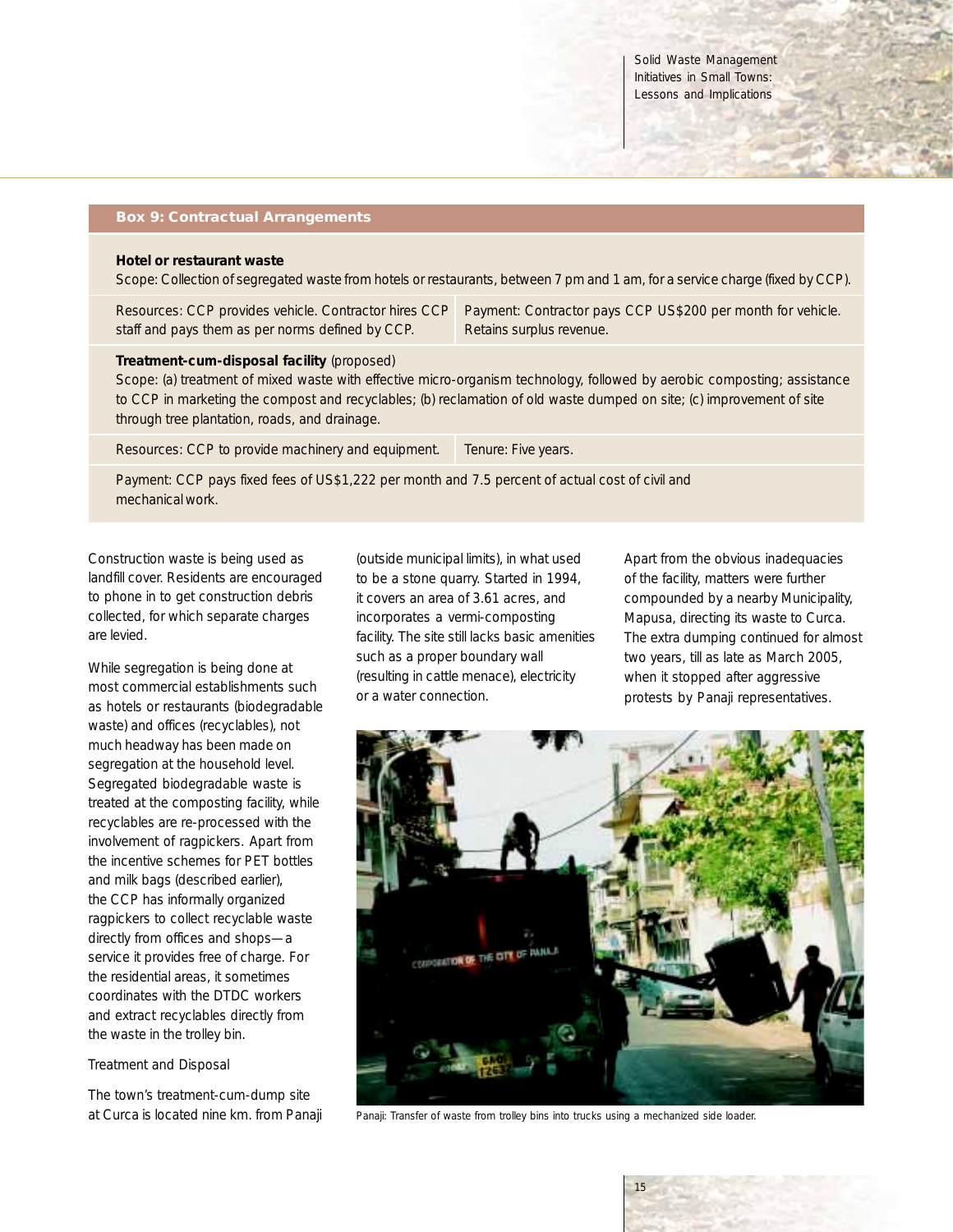#### **Table 4: Service Charge Collections from SWM Scheme10**

| Year               | <b>Amount (in US\$)</b> |
|--------------------|-------------------------|
| $2002 - 03$        | 2.918                   |
| 2003-04            | 19,360                  |
| 2004-05 (estimate) | 26,700                  |
| 2005-06 (budget)   | 33,333                  |

*Collated by WSP-SA from data provided by the Municipality.*

This overloading has brought the facility close to saturation levels, and also disrupted the vermi-composting operations. The vermi-composting facility (set up in November 2001) consists of 14 vermi-beds and is used for composting primarily hotel and market waste. When operational, the vermi-compost generated is used mainly for the city's horticulture requirements. The CCP now proposes to upgrade the facility, using a private contractor, who will also subsequently manage disposal-cum-treatment operations at the site (Box 9).

Attempts have also been made at decentralized vermi-composting in select residential complexes, in partnership with local NGOs. These have, however, remained isolated initiatives.

#### **Financial Resources**

Panaji's SWM model offers the following revenue-generating opportunities:

- Service charges from waste generating units (WGUs).
- Fixed payment from contractors for collection of hotel or restaurant waste.



Panaji: Garbage truck parked at the vegetable market. 
US\$11.50; disposal cost: US\$0.50.

• Sale of compost (currently negligible).

These do not offset SWM costs to any significant extent.

The operating cost (estimated) of the town's SWM systems is US\$31 per ton.<sup>11</sup> This accounts for about 35-40 percent of the CCP's total revenue expenditure. Service charge collections for the town are roughly US\$26,700 per year (equivalent to just about three percent of the CCP's SWM costs).

Currently the share of WGUs paying service charges is relatively small (about 20 percent). The CCP has refrained from aggressively pushing for increased collections, since its primary objective at this stage is to ensure participation of WGUs in the SWM system and not cost recovery. Nevertheless, collections have been steadily rising on a yearly basis since the start of the scheme (see Table 4), from US\$2,918 in 2002-03 to a budgeted US\$33,333 for 2005-06.

Not all service charge collections translate into revenue for the CCP since a share of these service charges is paid as cash incentives to the workers. While these incentives are defined by the CCP, their disbursal is managed at the supervisory level; the remaining surplus is deposited with the CCP.

To further increase willingness to pay, the CCP has started a scheme for annual payment of SWM service charges along with the property tax at a discounted rate of US\$6.67 instead of US\$8.11.

<sup>&</sup>lt;sup>10</sup> Net of cash incentives paid to workers, and also excluding collections from hotels or restaurants. 11 Breakup (per ton): Collection cost: US\$19; transportation cost: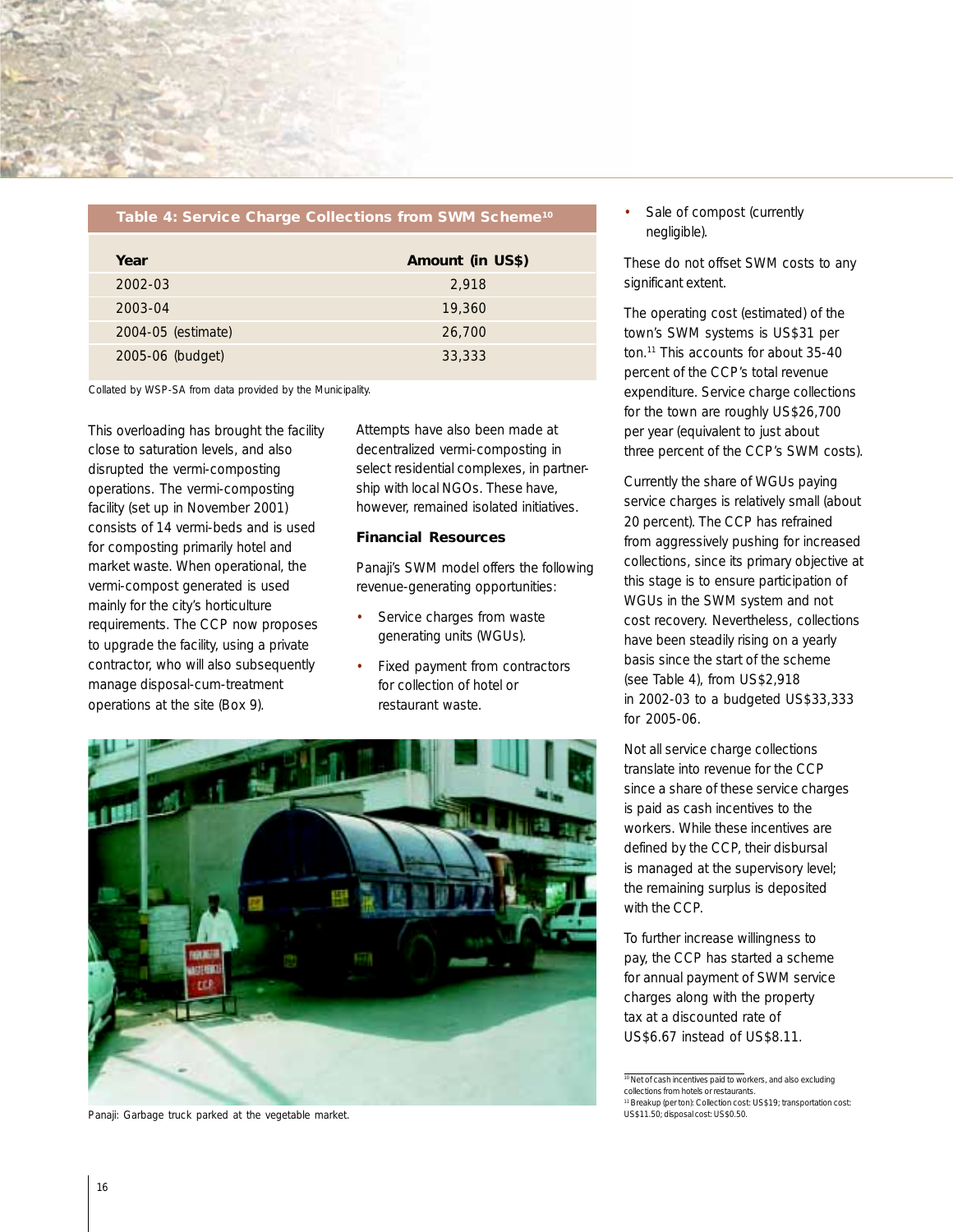The CCP has spent roughly US\$88,900 on the program, which includes the acquisition of trolley bins, large bins, street litter bins, modification of hydraulic trucks,<sup>12</sup> augmenting of facilities at treatment-cum-disposal site, and awareness creation (a substantial part of this activity was covered under the larger civic revival campaign, well supported by local stakeholders such as corporates, NGOs, and clubs). The CCP's expenditure on the solid waste program has been funded entirely from its own sources, with no external funding for the Municipality.

#### **Program Highlights**

- Rapid implementation (nine months).
- Dovetailing with multi-pronged campaign resulting in effective outreach.
- Levy of service charges, resulting in part cost sharing for DTDC.
- Payment of cash incentives to workers (~ 30 percent) from collections. Results in (a) worker accountability; and (b) increased productivity without additional expenditure by the CCP.
- Improved recycling efficiency through market creation for PET bottles and plastic milk bags.
- Equipment choice and adaptation to suit local conditions.
- Minimal manual handling of waste.
- No increase in vehicles or manpower.

#### **Issues**

- No segregation at source in households.
- Low level of user-fee collection.



Panaji: Vermi-composting facility in a residential apartment complex.

#### **Table 5: Sample Monthly Accounts for a Supervisor**

| <b>Staff</b>                   | Incentive per<br>worker (fixed)<br>$(in$ US\$) | No. of<br>workers | <b>Total</b><br>amount<br>$(in$ US\$) |
|--------------------------------|------------------------------------------------|-------------------|---------------------------------------|
| Supervisor                     | 11.11                                          | 1                 | 11.11                                 |
| Sweepers                       | 3.33                                           | 8                 | 26.67                                 |
| Daily workers                  | 3.33                                           | $\overline{7}$    | 23.33                                 |
| Driver                         | 8.90                                           | $\mathcal{D}$     | 17.78                                 |
| <b>Operators</b>               | 4.44                                           | 6                 | 26.67                                 |
| Total cash incentives paid     |                                                |                   | 105.56                                |
| Service charge collections     |                                                |                   | 333.33                                |
| Net surplus deposited with CCP |                                                |                   | 227.77                                |

*Collated by WSP-SA from data provided by the Municipality.*

- Poor downward allocation of operational responsibility.
- Low public engagement in operations and monitoring.
- Inadequate cost information to

decide pricing under contractual arrangements.

• Weak disposal system (intermunicipal 'conflict'!) due to strong NIMBY ('Not In My Back Yard') sentiment in region.



<sup>&</sup>lt;sup>12</sup> No additional vehicles were acquired under the program.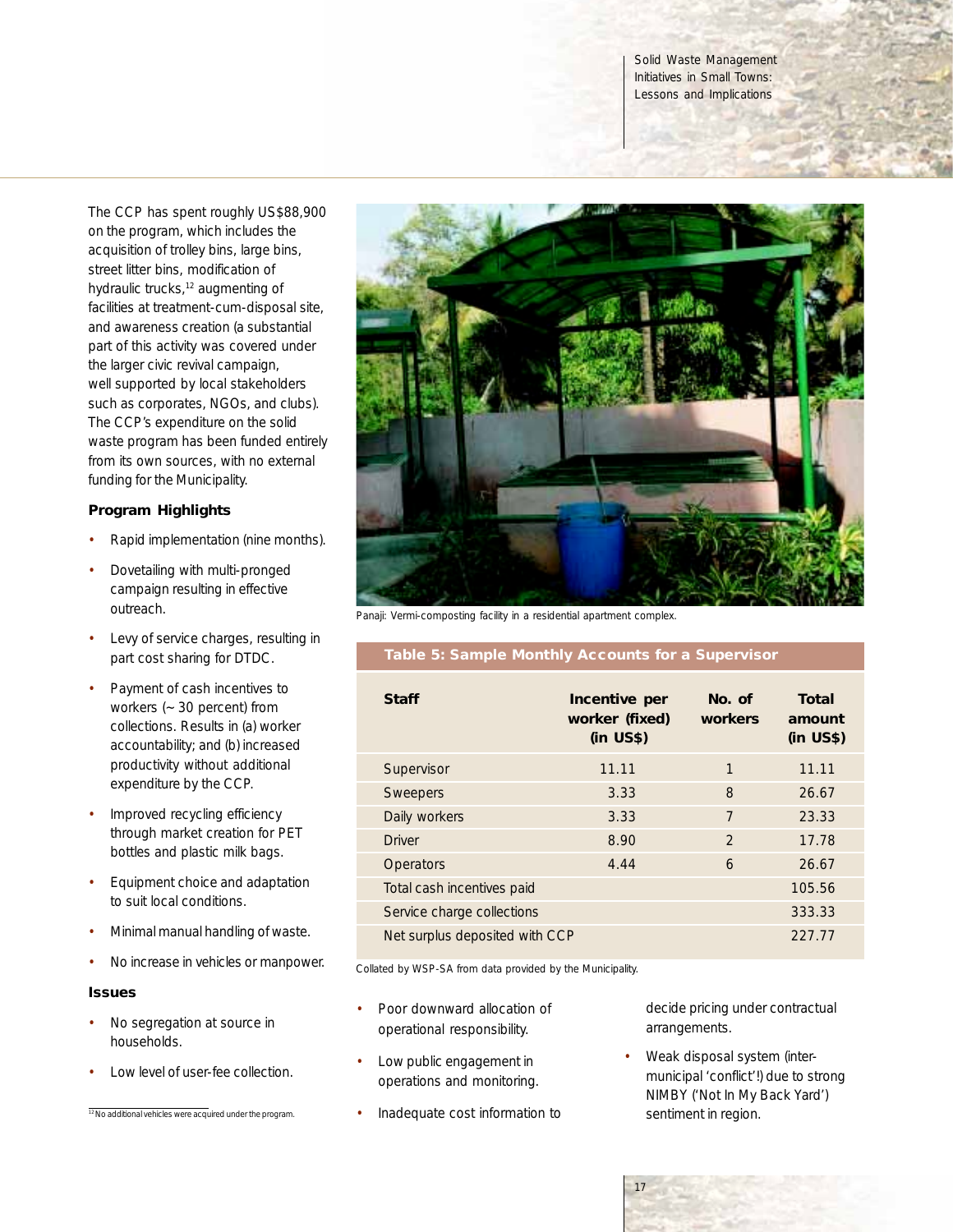Though the Suryapet initiative was spearheaded by the Municipal Commissioner, it received strong backing from the political decisionmakers, namely the elected councilors.



Suryapet: Cleaned streets in a residential area.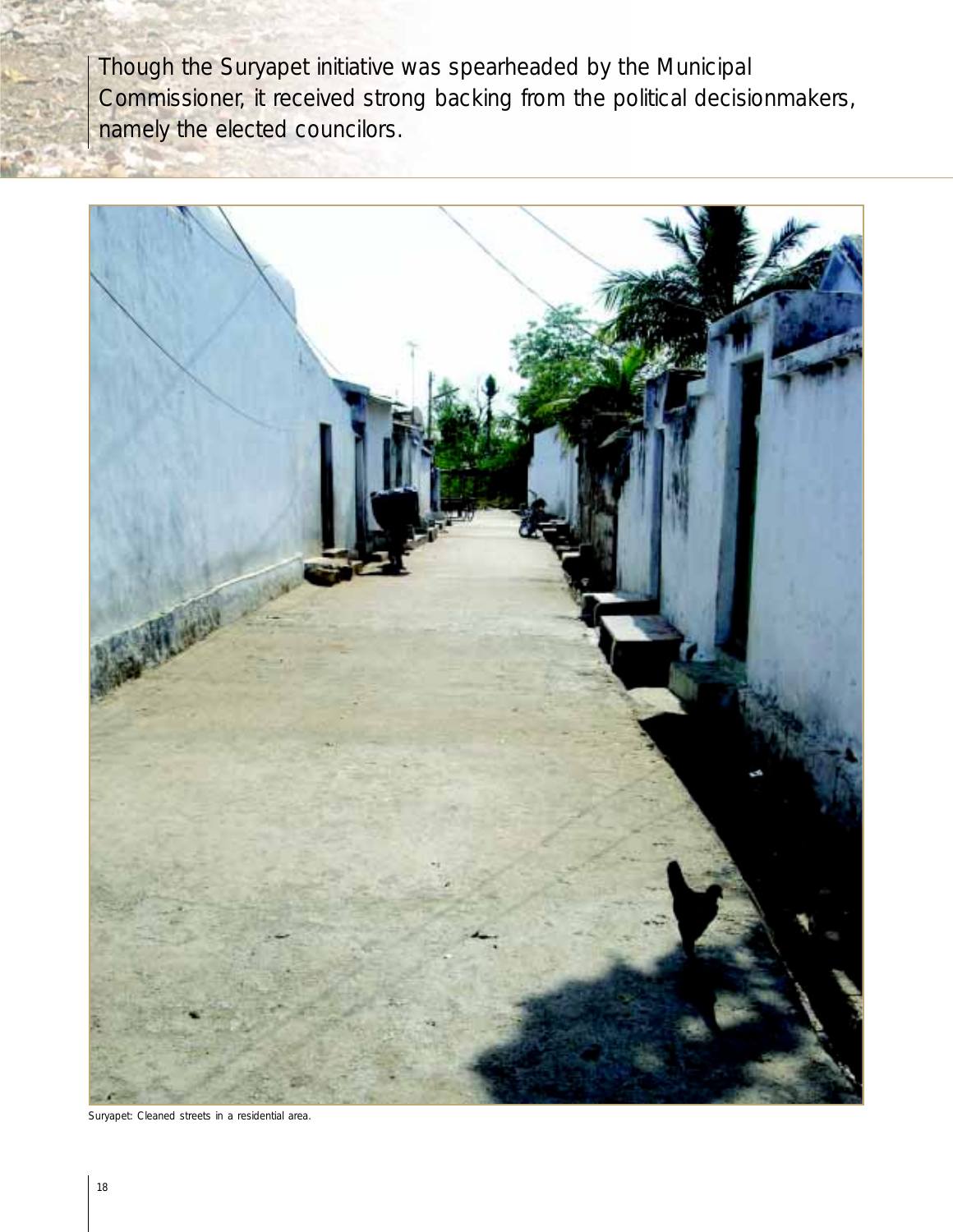## **Case Study 3**

**Suryapet (Andhra Pradesh): Engaging Stakeholders to Achieve Service Delivery Outcomes**

Suryapet was assigned municipal status in 1952. Its population has since grown by over 10 times. Its main economic activities are agriculture and business. The town also has an industrial estate that includes industries such as PVC, HDPE pipes, rice mills, pharmaceuticals, and stone polishing.

Prior to 2003, the town suffered from poor sanitary standards. The frequency of garbage collection was low, resulting in waste spillage around bins. Incidence of disease in the town's populace was high. In an effort to clean up the city, the Municipal Commissioner launched a 'Zero-Based Solid Waste Management' initiative<sup>13</sup> in early 2003, which was implemented on a phased basis. The key elements of the initiative were:

- Introduction of door-to-door (DTDC) collection of garbage.
- Eradication of community dustbins.
- Introduction of segregation at source.
- Installation of treatment and recycling facilities to minimize waste disposal requirements.

#### **Box 10: Program Summary**

*Outputs:* Focus on primary collection and transportation; frequency of garbage collection increased from once in 10 to 15 days to daily collection; fixed community bins eliminated. Treatment of biodegradable waste through composting, recycling of dry waste, and open dumping of the rest.

*Period of implementation:* 2003 *Coverage:* Town-wide

*User fees:* No *Segregation:* Yes

*Program champion:* Municipal Commissioner

*Implementation phases:* Operationally phased. Phase I: Bin-free with daily clearance; Phase II: Segregation at source

*Program cost:* US\$275,500 (from municipal finances and contributions from local stakeholders)

#### **Box 11: Profile of Suryapet**

*Location:* Municipality town located about 137 km. from Hyderabad in Nalgonda district of Andhra Pradesh. *Area:* 34.54 sq. km. *No. of wards:* 28 *Population (2001)*: 103,000 (plus 30,000 floating population) *Slums:* 44 slum areas *Quantity of MSW generated*: Approximately 32 MT per day

#### **Implementation Strategy**

The project was launched in two phases, both of which were implemented for the entire town:

- In January 2003, the municipal council started DTDC, and eliminated community dustbins (approximately 360 bins). This resulted in significant improvement of the town's civic environment.
- From May 2003, a two-bin system was introduced. Nearly 52,000 green and red plastic bins were distributed free of cost to all residential houses to enable segregation at source.

The first phase had won the goodwill of the citizens by displaying the Municipality's commitment to improving living conditions. This facilitated the involvement of households in the implementation of the second phase, that is, in doing segregation at source. Both these phases were accompanied by an aggressive public outreach program (further details below) for creating awareness among the citizens and ensuring their cooperation.

Though the initiative was spearheaded by the Municipal Commissioner, it received strong backing from the political decisionmakers, namely the elected councilors. This allowed the program to be implemented without

19

<sup>&</sup>lt;sup>13</sup> A similar initiative had been attempted by the Municipal Commissioner in his previous assignment as Municipal Commissioner of Mandapeta (Andhra Pradesh). He drew from his previous experience for the design and implementation of the Suryapet SWM program.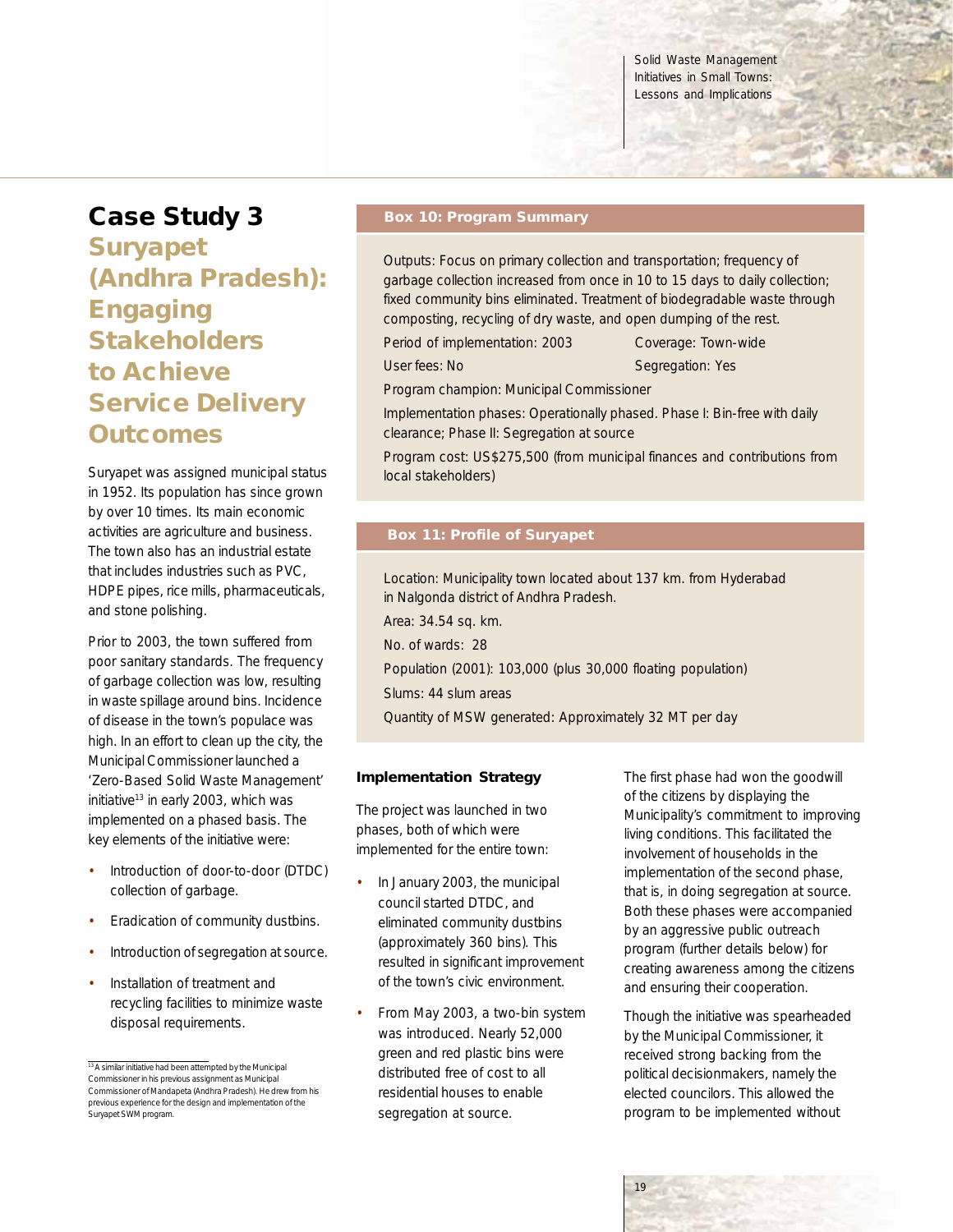any political hindrances. Considerable effort was devoted to engaging all the stakeholders—chairperson, councilors, staff, union leaders, and specific user groups (for example, trade associations, industry groups, schools, and colleges). Senior citizens were also involved for collecting suggestions. Moreover, an integrated approach was adopted for implementation. To this end, the involvement of decisionmakers from the Engineering, Town Planning, and Revenue sections was made mandatory for the purposes of project monitoring and implementation.

Training was imparted to the local government staff and public health workers under the leadership of the Municipal Commissioner. The Municipality even arranged for meditation sessions and yoga programs to correct behavioral attitudes to hygiene and improve worker interaction with citizens. Special efforts were made to recognize and reward workers for their hard work. No involvement was sought from any private or non-governmental entity in the change process. The entire exercise was designed and implemented solely by the Municipality.

#### **Public Communication Strategies**

The Municipal Council undertook aggressive efforts to generate public awareness and engage the community. The nature of communication differed for each phase of the project.

In the first phase, the message was a part of overall civic awareness. Street meetings were conducted to create awareness on personal hygiene, along with other elements of civic well-being, for example, family planning, literacy, developmental schemes, and reasons for the spread of communicable diseases. The aim was to sensitize people to the importance of maintaining hygiene, and thereby create a favorable mindset for their participation. Households were persuaded to store the garbage in their homes (as against dumping on roadsides) and hand it over to the collection staff.

In the second phase, the campaign focused on segregation. Various



Suryapet: Segregated dry waste stored at recycling facility.

#### **Figure 5: Institutional Arrangements**



communication channels—distribution of leaflets, publicity in print and electronic media, street plays, pasting of stickers on the doors of houses, house visits by women volunteers (since the target audience was the female members of households)—were deployed.

As part of the community engagement effort, the Municipality also held meetings with trade bodies, and organized campaigns in schools and colleges.

#### **Institutional Arrangements**

The entire SWM program and its operations are managed by the Municipal Commissioner. The engineering and sanitary departments function under him, and together provide the SWM services for the town.

The smooth functioning of the system appears to depend heavily on the initiative of the Municipal Commissioner himself. It is unclear how well the system will continue to function once he is no longer with the Suryapet Municipality.

The change process was self-initiated, without any diktat from central or state government agencies. This possibly accounts for the commitment and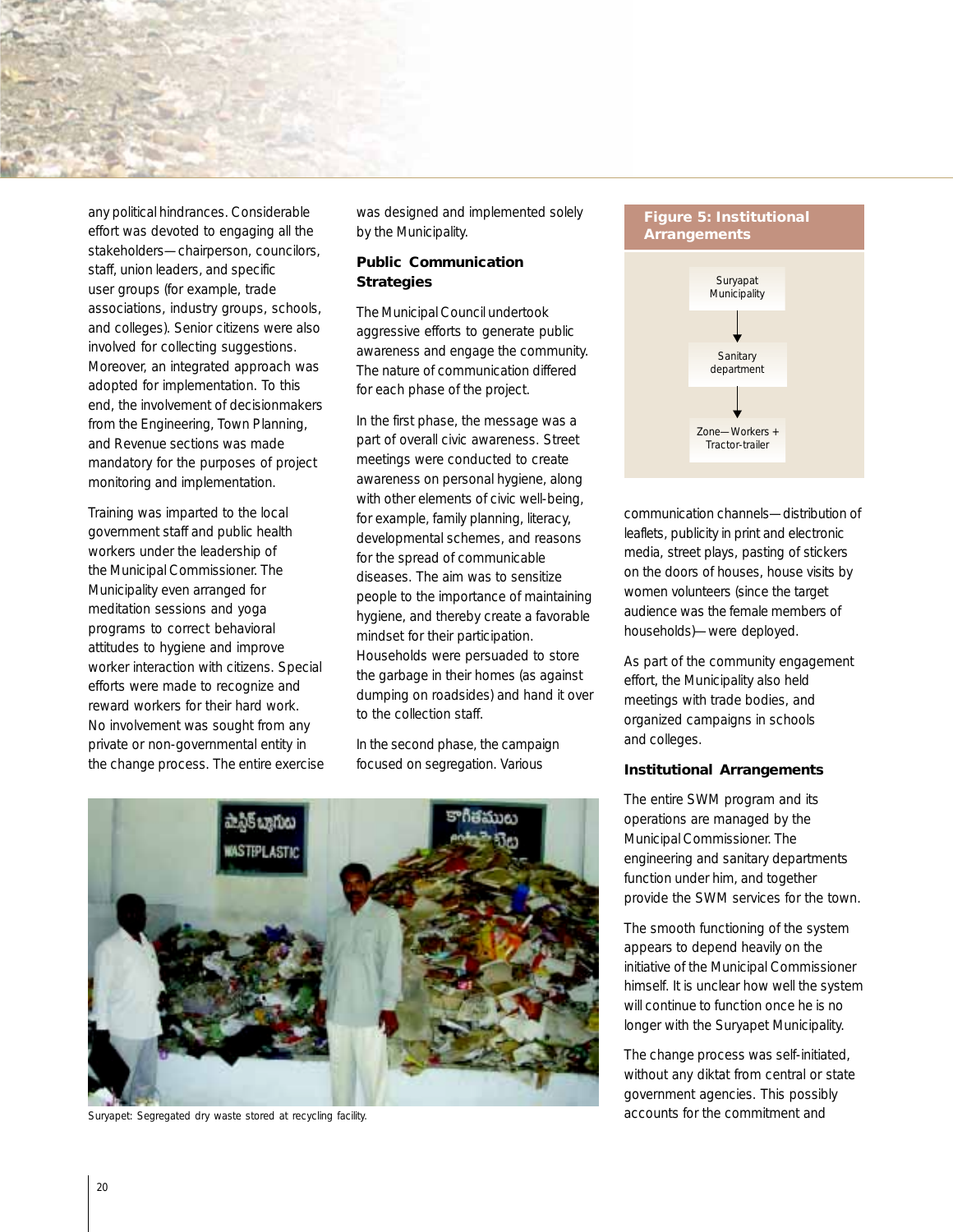innovativeness displayed by the Municipality in implementing the change process.

*The public goodwill generated as a result of the SWM initiative has had a spin-off benefit in the form of improved tax collections by the Municipality.*

The success with segregation has created improved opportunities for recycling, which has in turn facilitated the development of micro enterprises and other income generation opportunities for the informal recycling sector.

Half of the area dedicated to composting and recycling operations is inhabited by low-income groups and slums. The improved solid waste operations have provided poor people the twin benefits of (a) improved hygiene resulting in improved health and productivity (in turn reflected in raised levels of savings); and (b) increased self and wage employment opportunities for them.

#### **Operating System**

The town has been divided into seven zones (of approximately 4,000-5,000 households), with one tractor and 30-35 sanitary personnel assigned to each zone for DTDC. Collection is done directly by tractor-trailers; no tricycles are used. There is, therefore, minimal manual handling of wastes.

Community dustbins (approximately 360) have been entirely eliminated. To prevent street littering, pole bins have been installed along footpaths.

#### *Treatment and Disposal*

The treatment and disposal site has composting sheds, beds, and a bore well pump. A shed has also been constructed for further segregation of dry waste.

#### **Box 12: Operational Flow**

• By 10 am: DTDC using tractors with trailers. On entering each lane at a pre-set time, the tractor driver blows a whistle to inform the residents to hand over their dustbins to the municipal staff.

- 10 am to 12 noon: Collection of waste from shops, business establishments, and hospitals.
- 2 pm to 5 pm: Lifting of drainage silt and collection of waste from meat shops.
- Waste is transported by tractors to a recycling and treatment facility.
- Sweeping of main roads is done at night.



The disposal site has an electrical connection for lighting purposes. During treatment and disposal (a) dry waste is further segregated at a recycling shed, and recyclables are packed and weighed. These are sold to paper and other industries located in the vicinity; (b) organic waste is vermi-composted and sold to farmers or used for horticulture purposes; and (c) rejects, debris, and other final waste is used for leveling purposes. Due to the success with segregation, landfill diversion rates are very high. Performance levels achieved till now reflect this—60 percent of organic waste is composted,<sup>14</sup>

and 90 percent recyclable waste is sold or reused. Nevertheless, despite the high diversion rates some amount of waste remains untreated or unused, and this is then dumped on roadsides or other low-lying areas.

No user charges are being levied for collection and disposal of waste; the service is currently free of cost for the people.

However, the Municipal Council has passed a resolution authorizing a US\$2.20 fine on defaulters. The fine, along with regular monitoring for defaulters and on-the-spot action, has ensured a high level of The Municipality is unable to do more due to inadequate<br>
compositing infrastructure at present. COMPliance among the public.



composting infrastructure at present.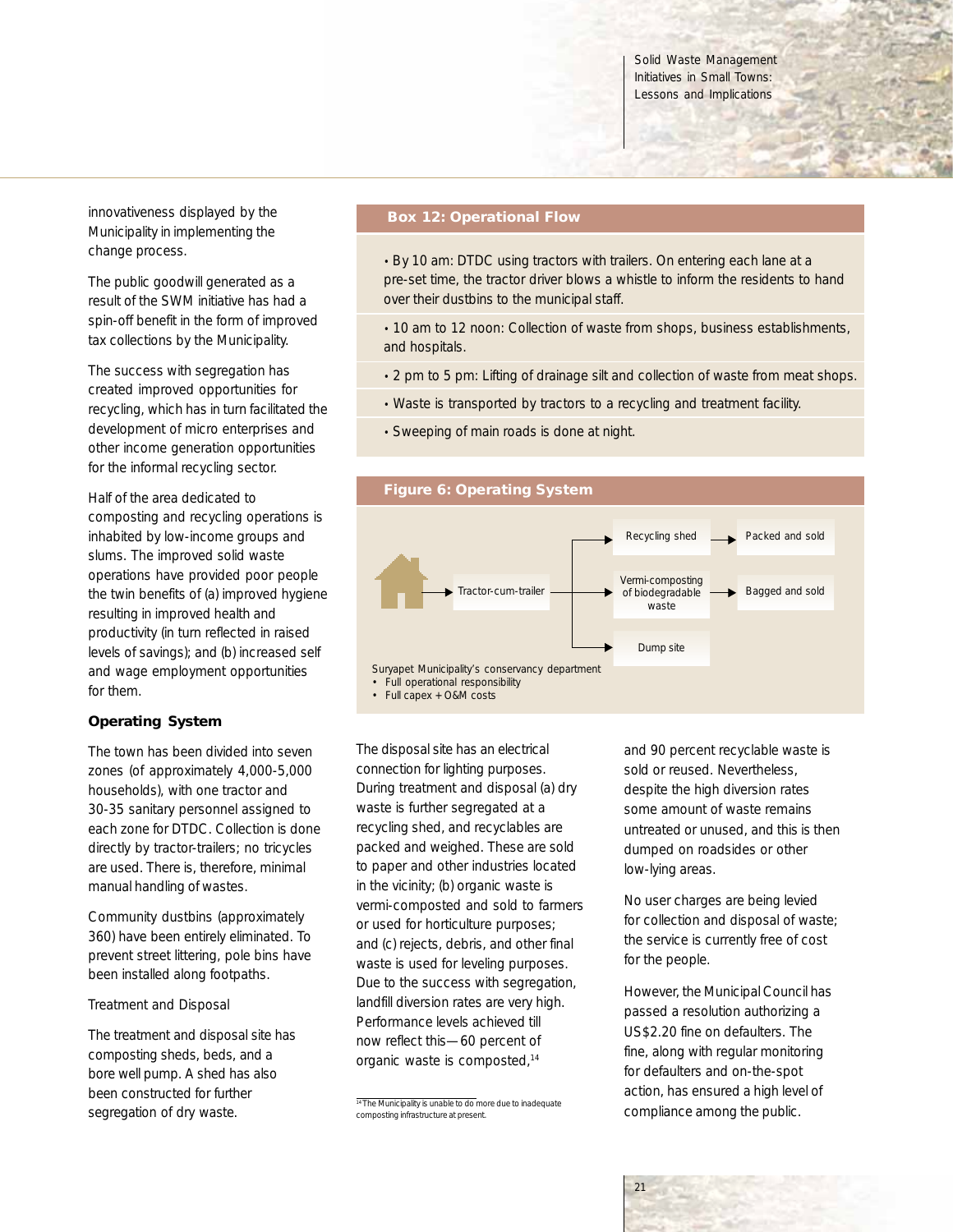#### **Table 6: Operational Infrastructure**

| Category                  | Before program | After program |
|---------------------------|----------------|---------------|
| No. of workers for DTDC   | 217            | $226*$        |
| Workers for road cleaning | n.a.           | 12            |
| <b>Tractors</b>           | Q              | 10            |
| Community bins            | 360            | Nil           |

\*Male: 98; Female: 128; n.a.: not available.

*Collated by WSP-SA from data provided by the Municipality.*

#### **Financial Resources**

The Suryapet Municipality spent about US\$275,555 on cleaning up the town. The money was spent primarily on equipping the residents with two separate dustbins, constructing the vermi-compost and recycling sheds, and implementing training and awareness programs. There was negligible increase in, and hence minimal expenditure on, operational infrastructure.

Apart from its own finances, the Municipality raised money from different sources such as the Lions Club, industrial houses, and trade associations. The Municipality implemented the program without any support from the central or state government. It has, however, submitted a proposal for funds to augment the transportation and composting and recycling infrastructure for the town. Operating cost is roughly US\$5.80 per ton. On the other hand, the SWM system is currently generating income through the sale of recyclables for the production of paper and pulp, and also through selling compost to farmers.



Suryapet: SWM department workers near a tractor-trailer.

In 2003, the Municipality earned US\$575 by selling recyclables. Currently, the Municipality earns approximately US\$1,770 per month through the sale of recyclables and compost (which it sells at the rate of US\$0.06 per kg).

#### **Program Highlights**

- Achieved high levels of segregation at source.
- Accomplished high landfill diversion rates (60 percent biodegradable waste; 90 percent recyclables).
- Led to income generation from sale of recyclables and compost ~ US\$1,770 per month.
- Generated financial support from local trade and civic groups.
- Resulted in increased tax collections due to public goodwill generated by program.
- Achieved engagement of all stakeholder groups, thereby ensuring smooth implementation.
- Resulted in income generation and improved living conditions for slum population.
- Led to minimal increase in vehicles and manpower.

#### **Issues**

- No user fees or worker incentives resulting in an absence of contractual arrangement with user.
- Inadequate decentralization of operational responsibility.
- Low public engagement in operations and monitoring.
- No provision for proper disposal of remaining waste stream.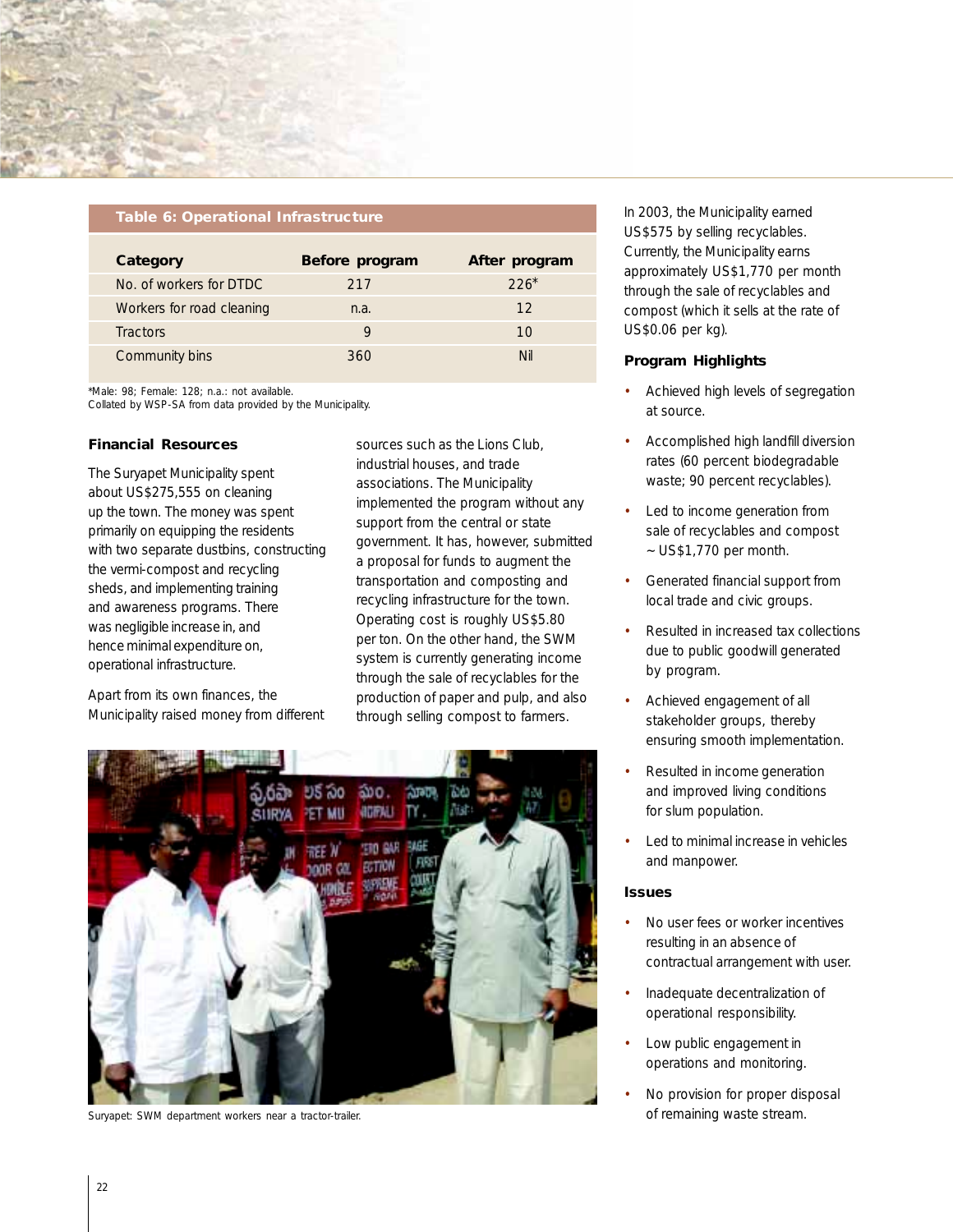# **Summary of Program Outputs**

|                                                                           | Kanchrapara<br>(West Bengal)                                                                                                 | Panaji<br>(Goa)                                                                                     | <b>Suryapet</b><br>(Andhra Pradesh)                                                               |
|---------------------------------------------------------------------------|------------------------------------------------------------------------------------------------------------------------------|-----------------------------------------------------------------------------------------------------|---------------------------------------------------------------------------------------------------|
| DTDC scope                                                                | 100%                                                                                                                         | 100%                                                                                                | 100%                                                                                              |
| Covered storage                                                           | Approximately 30%                                                                                                            | 100%                                                                                                | No storage                                                                                        |
| Daily clearance                                                           | Yes                                                                                                                          | Yes                                                                                                 | <b>Yes</b>                                                                                        |
| Collection from bulk<br>generators                                        | Yes                                                                                                                          | Yes                                                                                                 | <b>Yes</b>                                                                                        |
| Covered transportation                                                    | Approximately 30-40%                                                                                                         | 100%                                                                                                | Partial                                                                                           |
| Treatment (percent of<br>biodegradable waste)                             | Centralized composting<br>(less than 30%)                                                                                    | Centralized and decentralized<br>vermi-composting (minimal)                                         | Centralized composting<br>(approximately 60%)                                                     |
| Recycling (percent of<br>non-biodegradable<br>waste)                      | Ragpickers scavenging from<br>trailers or dump sites<br>(approximately 10-30%)                                               | Ragpickers coordinated with<br>DTDC. Organized scheme<br>for plastic bottles<br>(approximately 40%) | Centralized recycling<br>center (approximately<br>90%)                                            |
| Disposal                                                                  | Open dumping                                                                                                                 | Open dumping                                                                                        | Open dumping                                                                                      |
| Emancipation of<br>informal sector                                        | Employment generation<br>for DTDC                                                                                            | Reduced health hazards for<br>ragpickers; financial incentives                                      | Employment generation for<br>treatment and recycling;<br>reduced health hazards                   |
| Community participation                                                   | Very high (through ward<br>committees)<br>• Compliance<br>• Segregation at source<br>• User charges<br>• Operational control | Average<br>• Compliance<br>• User charges                                                           | Average<br>• Compliance<br>• Segregation at source                                                |
|                                                                           | Financial summary (Figures not fully comparable due to differing accounting practices)                                       |                                                                                                     |                                                                                                   |
| Operating expenditure on<br>SWM (percent of total<br>revenue expenditure) | 2003-04:<br>US\$113,333 (16%)<br>$2004 - 05$ :<br>US\$117,778 (15%)                                                          | 2003-04:<br>US\$688,890 (34%)<br>$2004 - 05$ :<br>US\$800,000 (40%)                                 | 2003-04:<br>US\$348,890 (14%)<br>$2004 - 05$ :<br>US\$175,556 (10%)                               |
| Operating cost (per ton)                                                  | Approximately US\$8-10                                                                                                       | Approximately US\$40                                                                                | Approximately US\$15                                                                              |
| Revenue generation<br>(percent of cost recovery)                          | Approximately<br>US\$22,200 p.a.<br>(100% of DTDC costs; 20%<br>of total SWM costs)                                          | Approximately<br>US\$26,700 p.a. and rising<br>(3-4% of total SWM costs)                            | Approximately<br>US\$22,200 p.a. (sale of<br>compost and recyclables)<br>(13% of total SWM costs) |
| Program cost                                                              | Approximately<br>US\$66,700 for 15 wards<br>(estimate for full town<br>US\$100,000)                                          | Approximately<br>US\$88,900                                                                         | Approximately<br>US\$275,500                                                                      |

*Note:* DTDC: Door-to-door collection; p.a.: per annum.

*Collated by WSP-SA from data provided by the Municipality.*

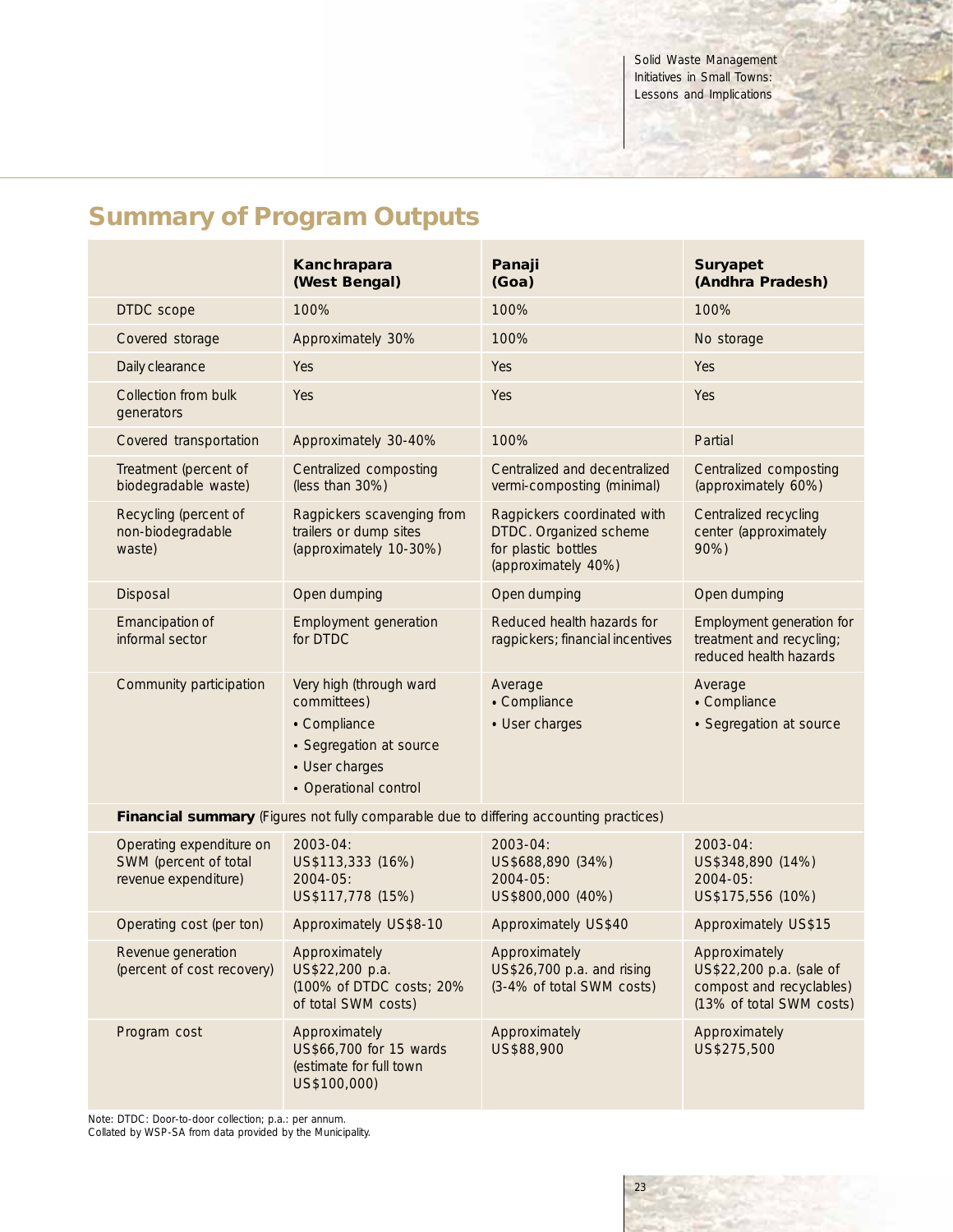# **Lessons and Challenges**

#### **Program Outcomes**

- *Significant improvement in civic environment, though final health outcomes has not been achieved due to absence of systems for safe and sanitary disposal***.**
- Reduced incidence of health hazards associated with ragpicking (especially in Suryapet and Panaji).
- Increased compliance with Municipal Solid Waste (MSW) Rules 2000 (except disposal norms, which have not been met).
- Improved system productivity as indicated by the negligible increase in staff or vehicles despite improved service levels.
- Income-generating opportunities for population living below the poverty line and ragpickers.
- Improved citizen confidence in city administration, in some cases resulting in improved tax collections.

#### **Lessons**

Why did the programs get initiated in these towns?

*None of these programs were driven by external pressures, such as a diktat from the state government or the State Pollution Control Boards (SPCBs); their genesis lay in local drivers.* In each of the three towns, one of the key decisionmakers in the Municipality *recognized the need for reform* in the MSW management services, and *perceived public discontent* with the prevailing state of affairs. In all three, these *decisionmakers had been*



Kanchrapara: Door-to-door collection of segregated waste.

*exposed to alternative strategies for SWM services*—at Kanchrapara through a workshop as well as interaction with a sector expert; at Panaji through a pilot undertaken in a specific locality by a local NGO; and at Suryapet through a similar initiative attempted in a previous work assignment.

This enabled the concerned decisionmakers to proceed with their programs with a greater degree of confidence. They further leveraged their already favorable relationship with political stakeholders in the town to gain *assurance of political support for their programs*. They were thus able to *effectively translate public discontent into public cooperation* for the program.

#### **Success Factors**

*Program design has to be firmly grounded in the local context.* All the programs drew heavily from local knowledge of town layout, community behavior, functionality of equipment,

labor profile, and technical infrastructure for maintenance of equipment; and by doing so, designed programs that were locally appropriate. This, however, did not prevent them from *drawing on external expertise* where necessary, as in the case of (a) Kanchrapara where a researcher from a nearby leading university assisted them in designing their composting process; or (b) in Panaji where assistance was obtained from the product supplier for re-designing the household bins.

#### *Extent of community engagement varies depending on the local*

*context.* A community-based approach should be encouraged since it facilitates greater public participation in the MSW management process. However, the extent of community involvement needs to be evaluated against the prevailing local context, that is, community structures, past history of cooperation, and growth patterns. For instance, broad-based community engagement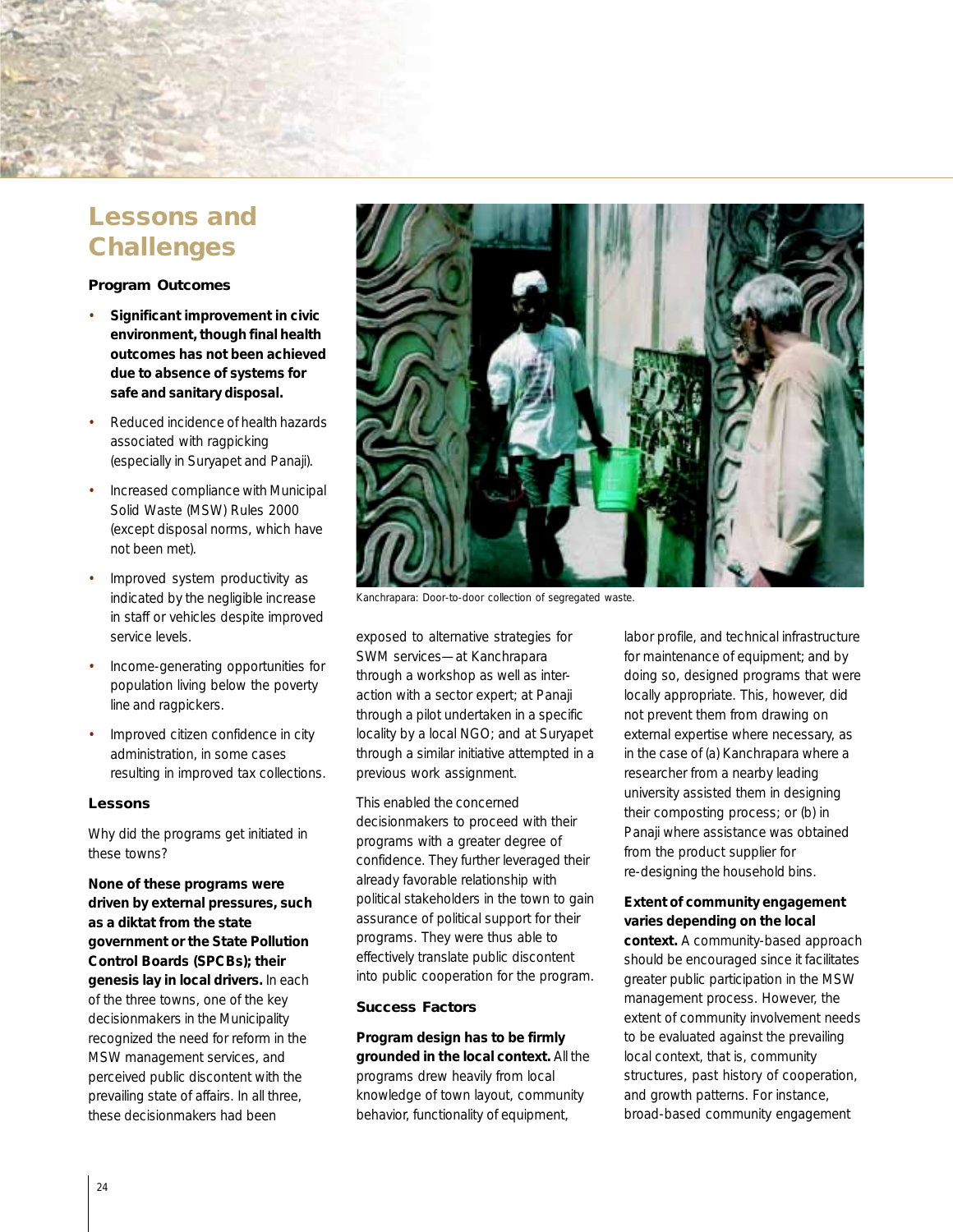was effected in Kanchrapara in the form of a community-based service delivery system; largely facilitated by its extant system of ward committees. In Panaji, however, efforts at engaging the community for the SWM program have been less successful, possibly due to the absence of local platforms for community engagement, or the poor past track record of civic partnerships with the Municipality.

*Whatever the extent of community involvement, it needs to be well synchronized with Municipality operations since the primary responsibility for MSW management remains with the latter.* This has

been done effectively in the case of Kanchrapara where a clear framework of mutual cooperation has been put in place between the ward committees and the Municipality for ensuring smooth ongoing operations. Functional and financial responsibilities are clearly delineated, guidelines for communitybased operations are articulated to ensure consistency across the town, and a system of information sharing has been instituted to enable effective planning and monitoring at the Municipality level.

#### *Any program needs a program champion, preferably a local*

*entity.* The program champion would be someone who takes responsibility for carrying the program forward. In each of the three cases, success depended on the initiative taken by a single champion who conceived the program and propelled the required activities.

Moreover, ownership for the programs was enhanced by the fact that in all three cases the program was initiated by a local functionary.



Suryapet: Vermi-composting facility.

#### *It is necessary to ensure the buy-in of all the key stakeholders, especially political representatives.*

In all the programs, considerable effort was made to ensure involvement of all stakeholder groups, namely, political representatives, workers, department officials, commercial establishments, schools, and so on. This helped minimize the incidence of unexpected disruptions by any particular interest group. In particular, political support and goodwill was crucial to the ultimate success of the programs.

*Public cooperation follows from program credibility.* In order to elicit public cooperation for segregation at source, or payment of a service charge, it is necessary to first demonstrate credibility of intent. To do this, different strategies were adopted in the three cases, such as phased implementation to demonstrate the efficacy of the program, free service for initial few months or distribution of free bins. In the end, however, it is visible and

sustained improvements in service quality that ensured continued public cooperation for the program.

#### *Program outreach needs to be part of a larger message, and conveyed by an appropriate 'messenger'***.** To draw the attention of the citizens, the program communication in all cases was made part of a larger message such as health, child welfare, upliftment of women or civic pride. The *target audience*, especially in the door-to-door visits, was the *female members of households* (the prime users of MSW management services). To facilitate this interaction, female volunteers were deployed to participate in the door-todoor visits.

*Reform programs for collection and transportation can be implemented and largely sustained using local*

*finances.* All the programs were financed by locally generated resources. These cases illustrate that, at least for the collection and transportation

25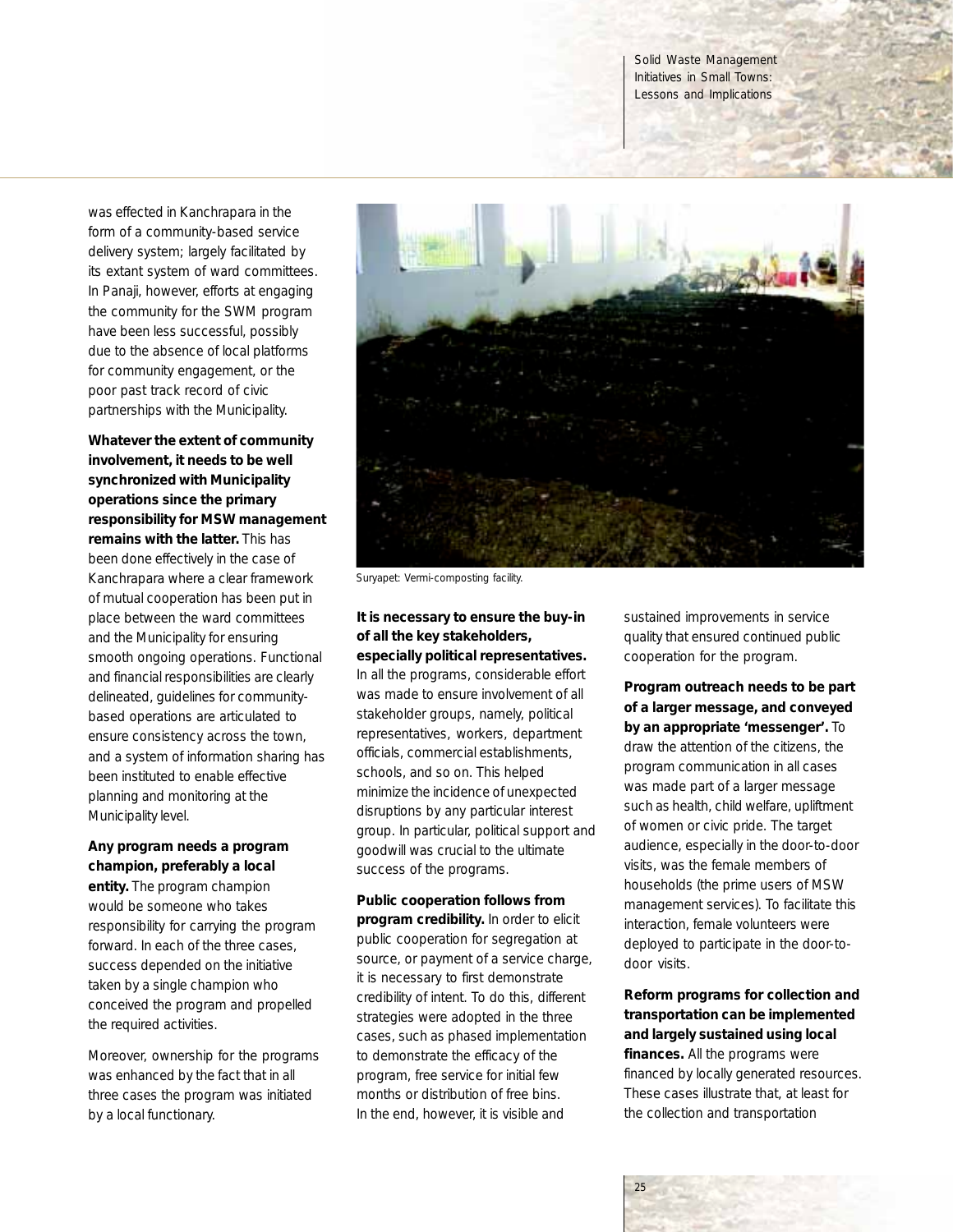stages, service upgradation does not necessarily entail a huge financial commitment (roughly US\$1.11-2.22 per head in the three cases), and to that extent need not depend on handouts by the state government. Moreover, *operational viability* may be achieved to quite an extent by *levying user charges*, which in turn would ensure long-term sustainability of the program. As illustrated by Kanchrapara, it is possible to levy charges even on low-income households. Willingness to pay can be increased by enhancing transparency and accountability in the way the user charge collections are deployed.

#### *Private sector participation (PSP) is not the only way to improve service delivery***.** The decision on whether or not to use PSP, or the extent to which it would be utilized, needs to be taken after evaluating the local circumstances, exploring alternatives available for improving service delivery and efficiency levels. For instance, productivity of existing workers can be increased even without PSP, as in Panaji, by establishing a contractual arrangement

between the user and service provider in the form of user charge collection, a part of which is used to pay financial incentives to the workers.

#### *Engagement of the informal sector is necessary for long-term sustainability of the program***.** The

informal sector is integral to any MSW management system, and all the three programs internalized this basic premise in the program design. The form of engagement of the informal sector varied in the three cases, but nevertheless ensured that improved service levels were accompanied by better working conditions for these workers. For instance, in Panaji and Suryapet, streamlined processing of recyclables reduced the need for scavenging from open dumps and thereby reduced associated health risks for ragpickers, ensuring greater security of earnings. In Kanchrapara, workers for the door-to-door collection were drawn from the population living below the poverty line, often former ragpickers. By thus synergizing the interests of the informal sector with the



Kanchrapara: Bagged products at a composting facility.

program objectives, the livelihoods of this vulnerable section of society were safeguarded and the long-term sustainability of the program enhanced.

#### **Challenges and Interventions Required**

Despite the success of these programs, they suffer from some drawbacks that may hamper their long-term sustainability and efficacy. Interventions are required (at the state and national level) to address these and develop an enabling environment that encourages reform of the MSW sector.

#### *Downward delegation and clear allocation of responsibilities needed for institutional continuity***.** Going

forward, one of the important challenges facing all these programs is ensuring continuity. While a program may be launched and implemented successfully, service quality often tends to deteriorate once the program champion moves away. This risk may be mitigated if efforts are made to institutionalize the program into routine municipal service operations. Institutional continuity in any system is maintained by operational personnel. To this end, it is vital that responsibility is delegated downwards as far as possible, thereby reducing dependence on any one individual. This needs to be accompanied by constant upgradation of skills through capacitybuilding efforts. Additionally, streamlining of institutional structures is required for appropriate responsibility allocation. Ad hoc structures, such as the one in Panaji where the Accounts Officer also manages the solid waste function, need to be avoided. Clarity in roles and responsibilities would lead to greater transparency and accountability, and facilitate service improvements in the sector.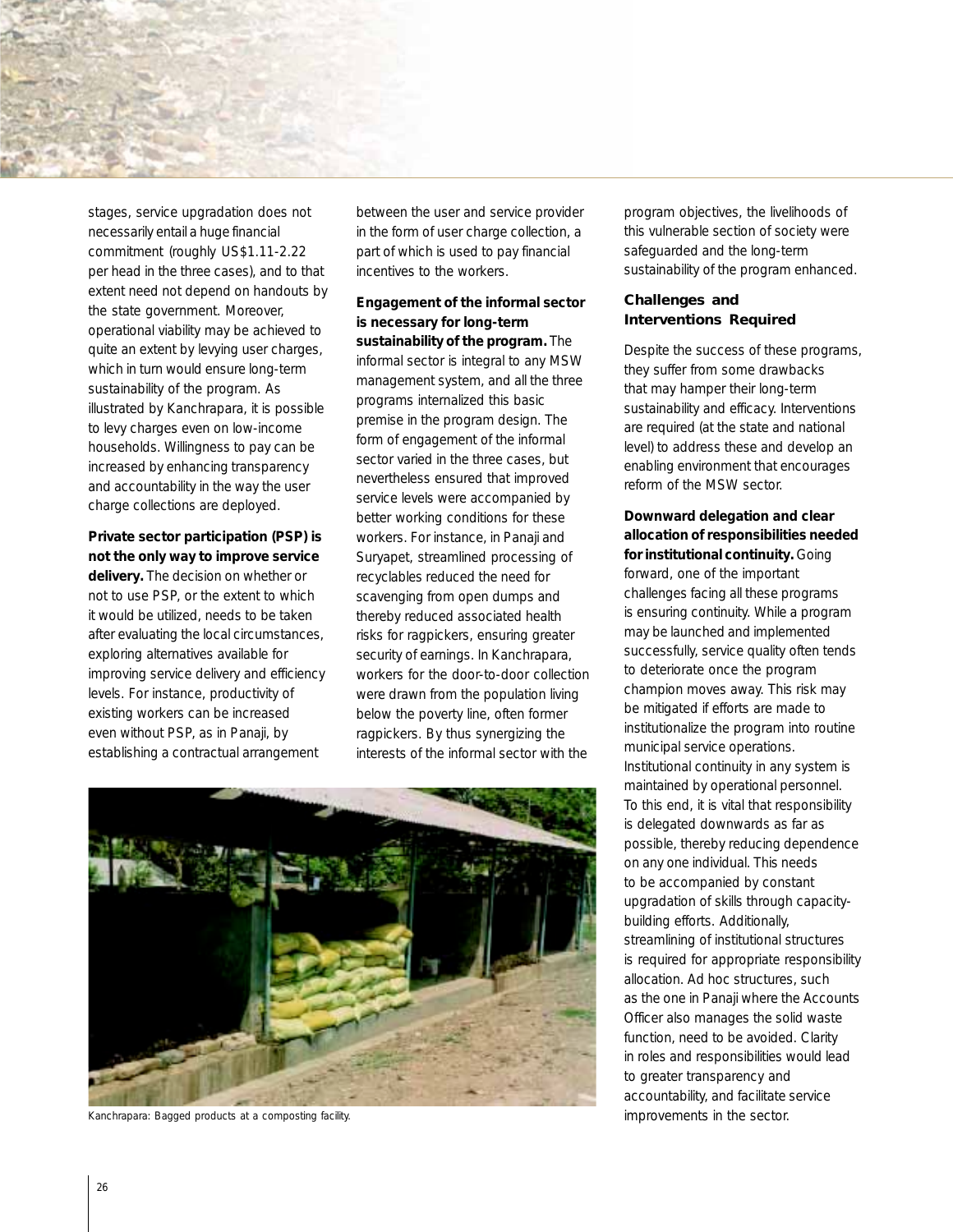#### *Strengthening of local decisionmaking processes required.* While

local bodies are knowledgeable about the local operating environment, they lack information on solid waste technologies or equipment options available. This constrains them from making appropriate choices or else compels them to invest considerable time and resources on searching for relevant information (as in Panaji). To address this drawback, common information resources—which urban local bodies (ULBs) can access during their decisionmaking processes—need to be created.

Similarly, decisionmaking on pricing and contractual terms is often ad hoc. It is not supported by costing or performance data (as was evident from the Panaji experience with contracting). *Capacity building is required for information systems and accounting processes to enable more economically and operationally efficient decisionmaking.*

*Local planning processes need to* be *improved*. Currently, there are no systems to plan for future growth, and hence the MSW management requirements, of the town. This undermines the long-term sustainability of the system.

*Measures required for fostering community engagement***.** Differing levels of community engagement displayed in the three cases reflect the differing socio-political environments prevailing in those towns. The three ULBs adapted their program design to suit the prevailing context. Nevertheless, levels of engagement can be improved by fostering *community organizations* such as ward committees or Resident Welfare Associations, which can then serve as a platform for public



Kanchrapara: Ragpickers on dump site.

participation in service delivery. Policy measures should be considered to support this process.

*Introduction of service charges needs to be encouraged, with the aim of increasing accountability, as well as financial viability, of these services.* State government support may be required to help overcome political reticence at the local level (as in the case of Suryapet).

*Balance between locally initiated reforms versus a top-down state government-led approach***.** All three cases revealed a willingness and ability to address reforms in primary collection and transportation aspects of MSW management. However, critical gaps remained in treatment and disposal due to (a) a diluted focus on public health objectives of MSW management; and (b) resource constraints faced by ULBs in addressing the complexities of designing and implementing a viable and effective treatment and disposal system. State governments could consider incorporating a dual approach in their sector reform strategy.

• *For primary collection and transportation the reform should ideally be initiated and designed by the ULB itself.* To this end, the state government should *focus on service outcomes* by ULBs, and not on process specifications.

To motivate ULBs (or champions therein) to initiate reforms, triggers may be designed using strategies such as reward programs or state recognition.

• *For treatment and disposal systems, greater intervention is warranted from state and national agencies.* In particular, they could assist in developing regional models for integrated waste management facilities. While facilitating this process, however, caution should be exercised—the design and implementation of these facilities should be undertaken with the full involvement of ULBs. Their sense of ownership for these aspects of MSW management, which remain their firm responsibility, should not be diluted.

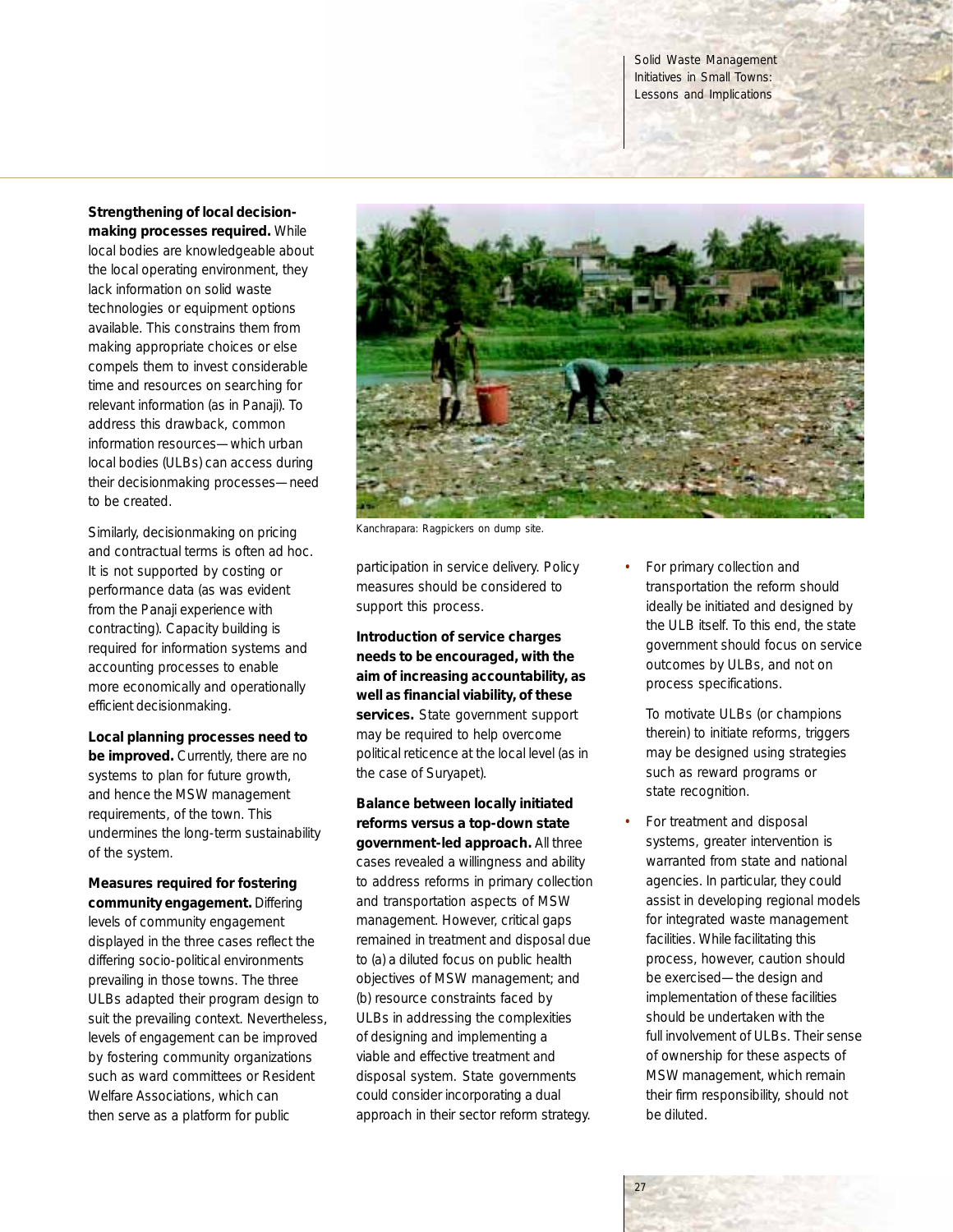In all the programs, considerable effort was made to ensure involvement of all stakeholder groups—political representatives, workers, department officials, commercial establishments, schools, and social organizations.



Panaji: Waste stored in a household bin.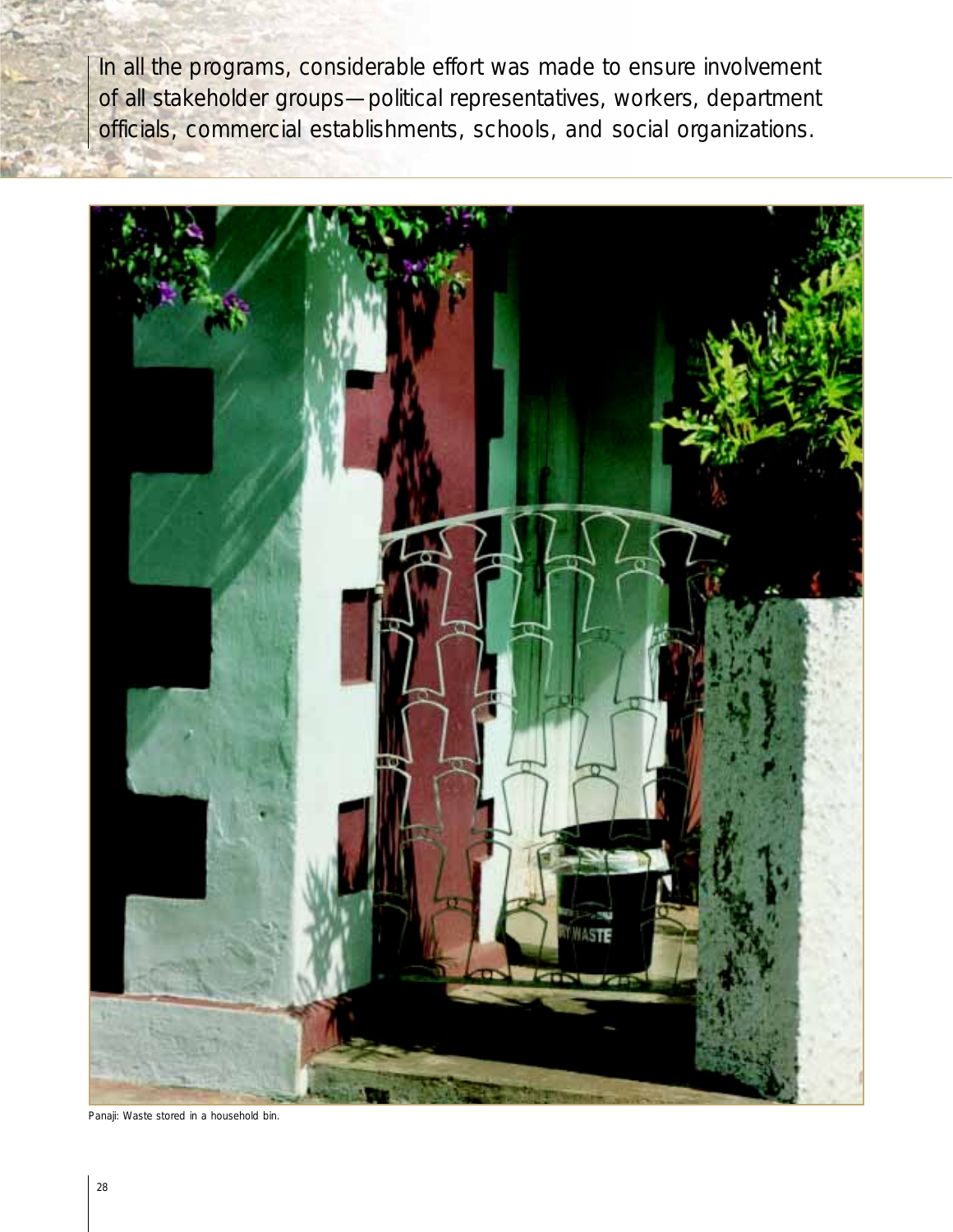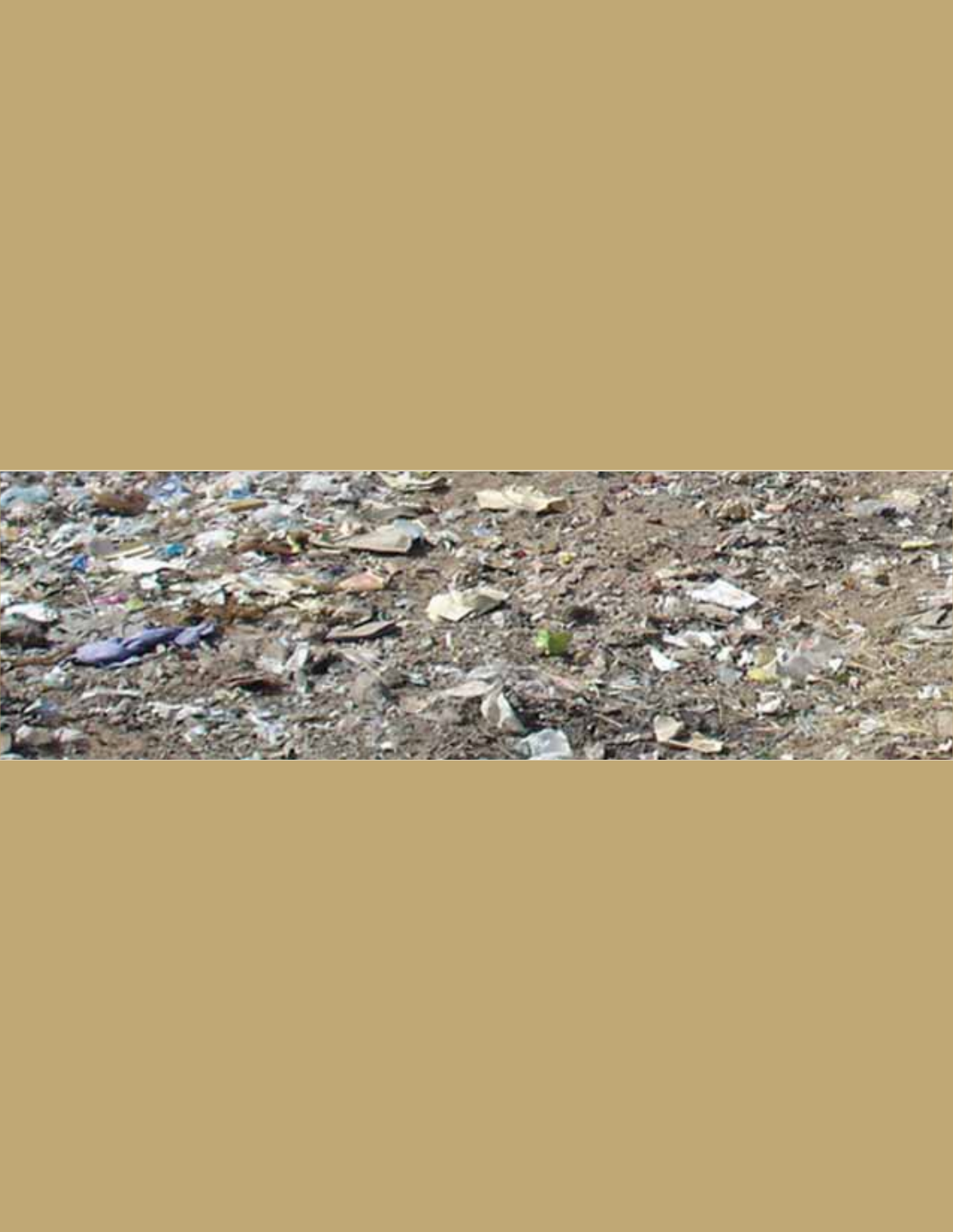

#### **Water and Sanitation Program-South Asia**

World Bank 55 Lodi Estate New Delhi 110 003 India

Phone: (91-11) 24690488, 24690489 Fax: (91-11) 24628250 E-mail: wspsa@worldbank.org Web site: www.wsp.org

October 2006

**WSP MISSION:** To help the poor gain sustained access to

water and sanitation services.

#### **WSP FUNDING PARTNERS:**

The Governments of Australia, Austria, Belgium, Canada, Denmark, France, Ireland, Luxembourg, the Netherlands, Norway, Sweden, Switzerland, the United Kingdom, the United States of America; the United Nations Development Programme, The World Bank, and the Bill and Melinda Gates Foundation.

AusAID provides WSP-SA programmatic support.

**TASK MANAGER:**

Shubhagato Dasgupta

**PEER REVIEWERS:** Deepak Sanan, Shafiul Azam Ahmed

**PREPARED BY:**

Vandana Bhatnagar

Editor: Anjali Sen Gupta Pictures by: Vandana Bhatnagar and Asit Neema Created by: Write Media Printed at: Thomson Press (India) Ltd

The findings, interpretations, and conclusions expressed are entirely those of the author and should not be attributed in any manner to The World Bank, to its affiliated organizations, or to members of its Board of Executive Directors or the companies they represent.

The World Bank does not guarantee the accuracy of the data included in this work. The boundaries, colors, denominations, and other information shown in this work do not imply any judgment on the part of The World Bank concerning the legal status of any territory or the endorsement or acceptance of such boundaries.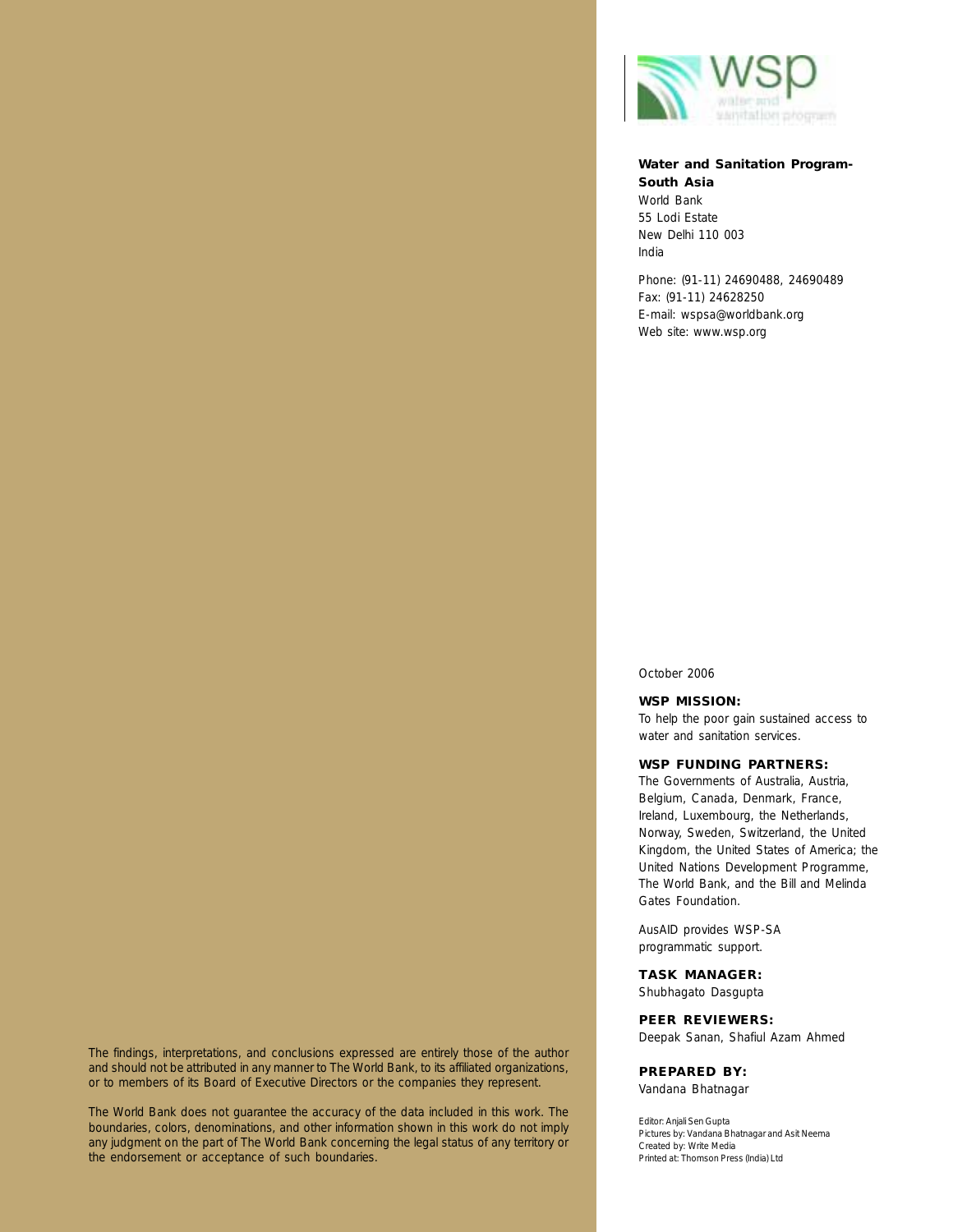

# **FEEDBACK FORM**

| 1. Is the format of this study easy to read?                                                     | $\Box$ Yes               | $\Box$ No                               |                          |
|--------------------------------------------------------------------------------------------------|--------------------------|-----------------------------------------|--------------------------|
| 2. Is the study a comfortable length to read?                                                    | $\Box$ Yes               | $\Box$ No                               |                          |
| 3. If no, would you prefer                                                                       | $\Box$ more details/data |                                         | $\Box$ less details/data |
| 4. Do you find the information contained in this study relevant to your work?                    |                          | $\Box$ Yes                              | $\Box$ No                |
| If yes, how would you use this information in your work? (Use extra sheets of paper if required) |                          | If no, give reasons why                 |                          |
|                                                                                                  |                          | (Use extra sheets of paper if required) |                          |
|                                                                                                  |                          |                                         |                          |
|                                                                                                  |                          |                                         |                          |
|                                                                                                  |                          |                                         |                          |
|                                                                                                  |                          |                                         |                          |
|                                                                                                  |                          |                                         |                          |
|                                                                                                  |                          |                                         |                          |
|                                                                                                  |                          |                                         |                          |
|                                                                                                  |                          |                                         |                          |
|                                                                                                  |                          |                                         |                          |
|                                                                                                  |                          |                                         |                          |
|                                                                                                  |                          |                                         |                          |
| What impact, if any, does this information have on:                                              |                          |                                         |                          |
| $\cdot$ You:                                                                                     |                          |                                         |                          |
|                                                                                                  |                          |                                         |                          |
| · Your organization:<br>$\mathcal{A}^{\mathcal{A}}$ and $\mathcal{A}^{\mathcal{A}}$              |                          |                                         |                          |
|                                                                                                  |                          |                                         |                          |
| · Your colleagues:                                                                               |                          |                                         |                          |
|                                                                                                  |                          |                                         |                          |
|                                                                                                  |                          |                                         |                          |
| What are the main lesson(s) you have learnt from the information contained in this study?        |                          |                                         |                          |
|                                                                                                  |                          |                                         |                          |
|                                                                                                  |                          |                                         |                          |
|                                                                                                  |                          |                                         |                          |
|                                                                                                  |                          |                                         |                          |
|                                                                                                  |                          |                                         |                          |
| Would you like to share any study/research similar to the information in this study?             |                          |                                         |                          |
|                                                                                                  |                          |                                         |                          |
|                                                                                                  |                          |                                         |                          |
|                                                                                                  |                          |                                         |                          |